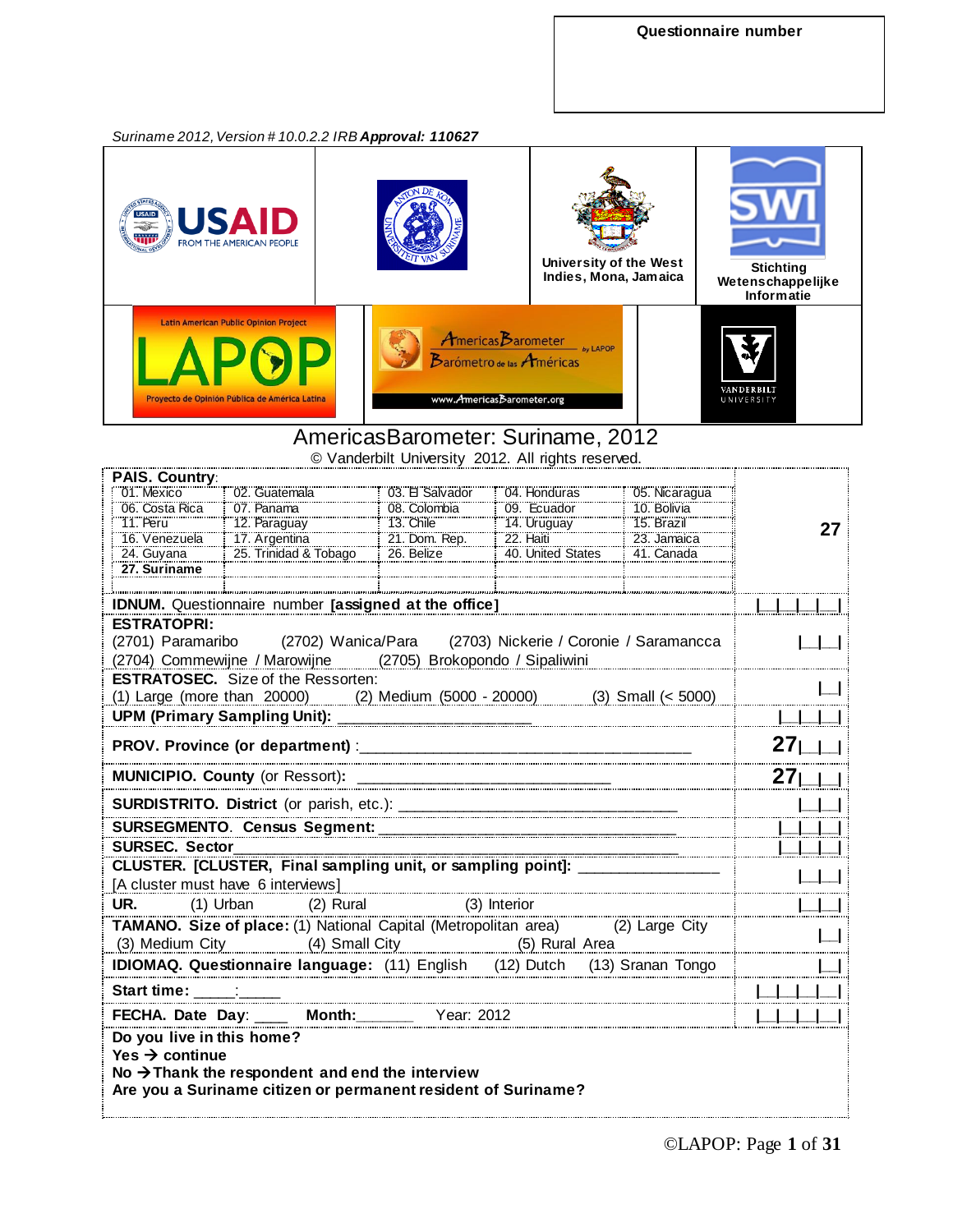| Yes $\rightarrow$ continue<br>No $\rightarrow$ Thank the respondent and end the interview |                            |    |                                                                                            |                 |
|-------------------------------------------------------------------------------------------|----------------------------|----|--------------------------------------------------------------------------------------------|-----------------|
| Are you at least 18 years old?                                                            |                            |    |                                                                                            |                 |
| Yes $\rightarrow$ continue                                                                |                            |    |                                                                                            |                 |
| No $\rightarrow$ Thank the respondent and end the interview                               |                            |    |                                                                                            |                 |
| BEFORE STARTING THE INTERVIEW.                                                            |                            |    | NOTE: IT IS COMPULSORY TO READ THE STATEMENT OF INFORMED CONSENT                           |                 |
|                                                                                           |                            |    |                                                                                            |                 |
| Q1. [Note down; do not ask] Sex:                                                          | $(1)$ Male                 |    | (2) Female                                                                                 |                 |
|                                                                                           |                            |    | LS3. To begin, in general how satisfied are you with your life? Would you say that you are |                 |
| [Read options]?                                                                           |                            |    |                                                                                            |                 |
| (1) Very satisfied                                                                        | (2) Somewhat satisfied     |    | (3) Somewhat dissatisfied                                                                  |                 |
| (4) Very dissatisfied                                                                     | (88) Doesn't know          |    | (98) Doesn't Answer                                                                        |                 |
|                                                                                           |                            |    |                                                                                            |                 |
|                                                                                           | <b>EVEN QUESTIONNAIRES</b> |    |                                                                                            |                 |
|                                                                                           |                            |    | <b>ITHE FOLLOWING QUESTIONSHOULD BE ASKED ONLY OF INTERVIEWEES WHOSE</b>                   |                 |
|                                                                                           |                            |    | QUESTIONNAIRE NUMBER ENDS WITH AN EVEN NUMBER ("0" "2" "4" "6" OR "8")]                    |                 |
|                                                                                           |                            |    | A4. In your opinion, what is the most serious problem faced by the country? [DO NOT READ   |                 |
| THE RESPONSE OPTIONS; ONLY A SINGLE OPTION]                                               |                            |    |                                                                                            |                 |
| Water, lack of                                                                            |                            | 19 | Impunity                                                                                   | 61              |
| Roads in poor condition                                                                   |                            | 18 | Inflation, high prices                                                                     | 02              |
| Armed conflict                                                                            |                            | 30 | <b>Politicians</b>                                                                         | $\overline{59}$ |
| Corruption                                                                                |                            | 13 | Bad government                                                                             | 15              |
| Credit, lack of                                                                           |                            | 09 | Environment                                                                                | 10              |
| Crime                                                                                     |                            | 05 | Migration                                                                                  | 16              |
| Human rights, violations of                                                               |                            | 56 | Drug trafficking                                                                           | $\overline{12}$ |
| Unemployment                                                                              |                            | 03 | Gangs                                                                                      | $\overline{14}$ |
| Inequality                                                                                |                            | 58 | Poverty                                                                                    | 04              |
| Malnutrition                                                                              |                            | 23 | Popular protests (strikes, road                                                            | 06              |
|                                                                                           |                            |    | blockages, work stoppages, etc.)                                                           |                 |
| Forced displacement of persons                                                            |                            | 32 | Health services, lack of                                                                   | 22              |
| External debt                                                                             |                            | 26 | Kidnappings                                                                                | 31              |
| <b>Discrimination</b>                                                                     |                            | 25 | Security (lack of)                                                                         | 27              |
| Drug addiction                                                                            |                            | 11 | Terrorism                                                                                  | $\overline{33}$ |
| Economy, problems with, crisis of                                                         |                            | 01 | Land to farm, lack of                                                                      | 07              |
| Education, lack of, poor quality                                                          |                            | 21 | Transportation, problems of                                                                | 60              |
| Electricity, lack of                                                                      |                            | 24 | Violence                                                                                   | 57              |
| Population explosion                                                                      |                            | 20 | Housing                                                                                    | 55              |
| /Var against terrorism                                                                    |                            | 17 | Other                                                                                      | 70              |
| Doesn′t know                                                                              |                            | 88 | Doesn't<br>answer                                                                          | $\overline{98}$ |
| N/A                                                                                       |                            | 99 |                                                                                            |                 |
|                                                                                           |                            |    |                                                                                            |                 |

| SOCT1. How would you describe Suriname's economic situation? Would you say that it is      |                   |                                 |                     |  |  |
|--------------------------------------------------------------------------------------------|-------------------|---------------------------------|---------------------|--|--|
| very good, good, neither good nor bad, bad or very bad?                                    |                   |                                 |                     |  |  |
| $(1)$ Very good                                                                            | $(2)$ Good        | (3) Neither good nor bad (fair) | $(4)$ Bad           |  |  |
| (5) Very bad                                                                               | (88) Doesn't know | (98) Doesn't Answer             |                     |  |  |
| SOCT2. Do you think that Suriname's current economic situation is better than, the same as |                   |                                 |                     |  |  |
| or worse than it was 12 months ago?                                                        |                   |                                 |                     |  |  |
| i (1) Better<br>$(2)$ Same                                                                 | $(3)$ Worse       | (88) Doesn't know               | (98) Doesn't Answer |  |  |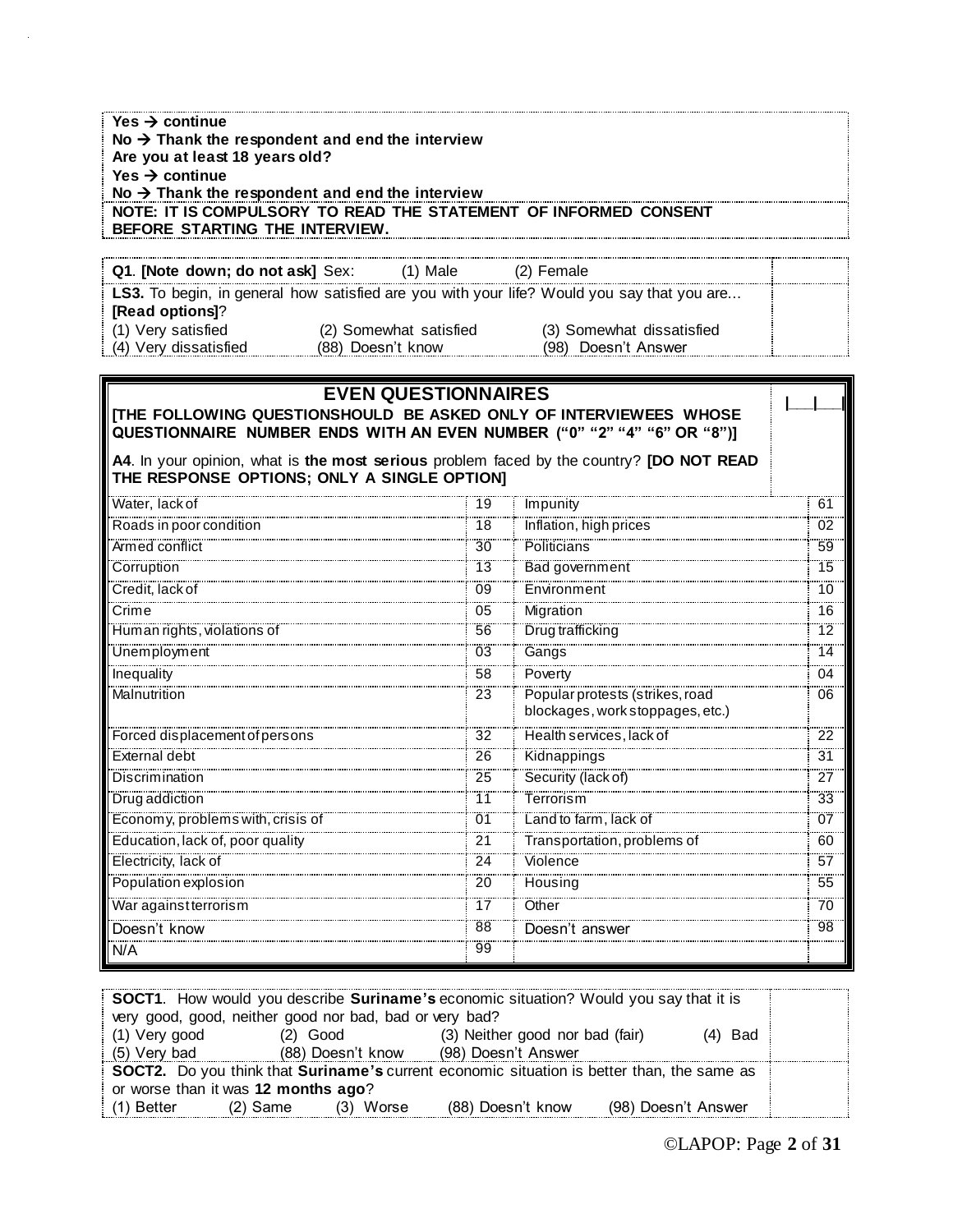|                                                                                                       |                   | <b>DIO1.</b> How would you describe your overall economic situation? Would you say that it is very |           |  |  |  |
|-------------------------------------------------------------------------------------------------------|-------------------|----------------------------------------------------------------------------------------------------|-----------|--|--|--|
| good, good, neither good nor bad, bad or very bad?                                                    |                   |                                                                                                    |           |  |  |  |
| (1) Very good                                                                                         | $(2)$ Good        | (3) Neither good nor bad (fair)                                                                    | $(4)$ Bad |  |  |  |
| (5) Very bad                                                                                          | (88) Doesn't know | (98) Doesn't Answer                                                                                |           |  |  |  |
| <b>IDIO2.</b> Do you think that your economic situation is better than, the same as, or worse than it |                   |                                                                                                    |           |  |  |  |
| was 12 months ago?                                                                                    |                   |                                                                                                    |           |  |  |  |
| : (1) Better<br>(2) Same                                                                              | (3) Worse         | (88) Doesn't know<br>(98) Doesn't Answer                                                           |           |  |  |  |

Now, moving on to a different subject, sometimes people and communities have problems that they cannot solve by themselves, and so in order to solve them they request help from a government official or agency.

| In order to solve your problems have you ever<br>requested help or cooperation from? [Read the<br>options and mark the response]                                 | Yes | Nο | DK | DA |  |
|------------------------------------------------------------------------------------------------------------------------------------------------------------------|-----|----|----|----|--|
| <b>CP2.</b> A member of Parliament                                                                                                                               |     |    | 88 | 98 |  |
| <b>CP4A.</b> A local public official or local government for<br>example, a District Commissioner, District<br>Commission member or Ressort commission<br>member. |     |    | 88 | 98 |  |
| CP4. Any ministry or minister (national), state<br>agency or public agency or institution                                                                        |     |    | 88 | 98 |  |

|                 | Now let's talk about your local Ressort and District |                                                                                        |                     |                                                                                                |  |
|-----------------|------------------------------------------------------|----------------------------------------------------------------------------------------|---------------------|------------------------------------------------------------------------------------------------|--|
|                 |                                                      |                                                                                        |                     | NP1. Have you attended a town meeting, ressort commission meeting or other meeting in the      |  |
| past 12 months? |                                                      |                                                                                        |                     |                                                                                                |  |
|                 |                                                      | (1) Yes (2) No (88) Doesn't know (98) Doesn't answer                                   |                     |                                                                                                |  |
|                 |                                                      | NP2. Have you sought assistance from or presented a request to any office, official or |                     |                                                                                                |  |
|                 |                                                      | councilperson of the ressort or District within the past 12 months?                    |                     |                                                                                                |  |
|                 |                                                      | (1) Yes [Continue] (2) No [Go to SGL1] (88) Doesn't know [Go to SGL1]                  |                     |                                                                                                |  |
|                 | (98) Doesn't answer [Go to SGL1]                     |                                                                                        |                     |                                                                                                |  |
|                 | MUNI10. Did they resolve your issue or request?      |                                                                                        |                     |                                                                                                |  |
|                 |                                                      | (1) Yes (0) No (88) DK (98) DA (99) N/A                                                |                     |                                                                                                |  |
|                 |                                                      |                                                                                        |                     | <b>SGL1.</b> Would you say that the services the ressort commission is providing to the people |  |
|                 |                                                      | are? [Read options] (1) Very good (2) Good (3) Neither good nor bad (fair)             |                     |                                                                                                |  |
|                 |                                                      | (4) Bad (5) Very bad (88) Doesn't know                                                 | (98) Doesn't answer |                                                                                                |  |

|                                                                                                                                                                                                                                                                                                           | Once<br>а<br>week | Once or<br>twice a<br>month | Once<br>or<br>twice a<br>year | <b>Never</b> | DK | DA |  |
|-----------------------------------------------------------------------------------------------------------------------------------------------------------------------------------------------------------------------------------------------------------------------------------------------------------|-------------------|-----------------------------|-------------------------------|--------------|----|----|--|
| <b>CP5.</b> Now, changing the subject.<br>In the last 12 months have you<br>tried to help to solve a problem in<br>your community or in your<br>neighborhood? Please, tell me if<br>you did it at least once a week,<br>once or twice a month, once or<br>twice a year or never in the last 12<br>months. |                   | ⌒                           | З                             |              | 88 | 98 |  |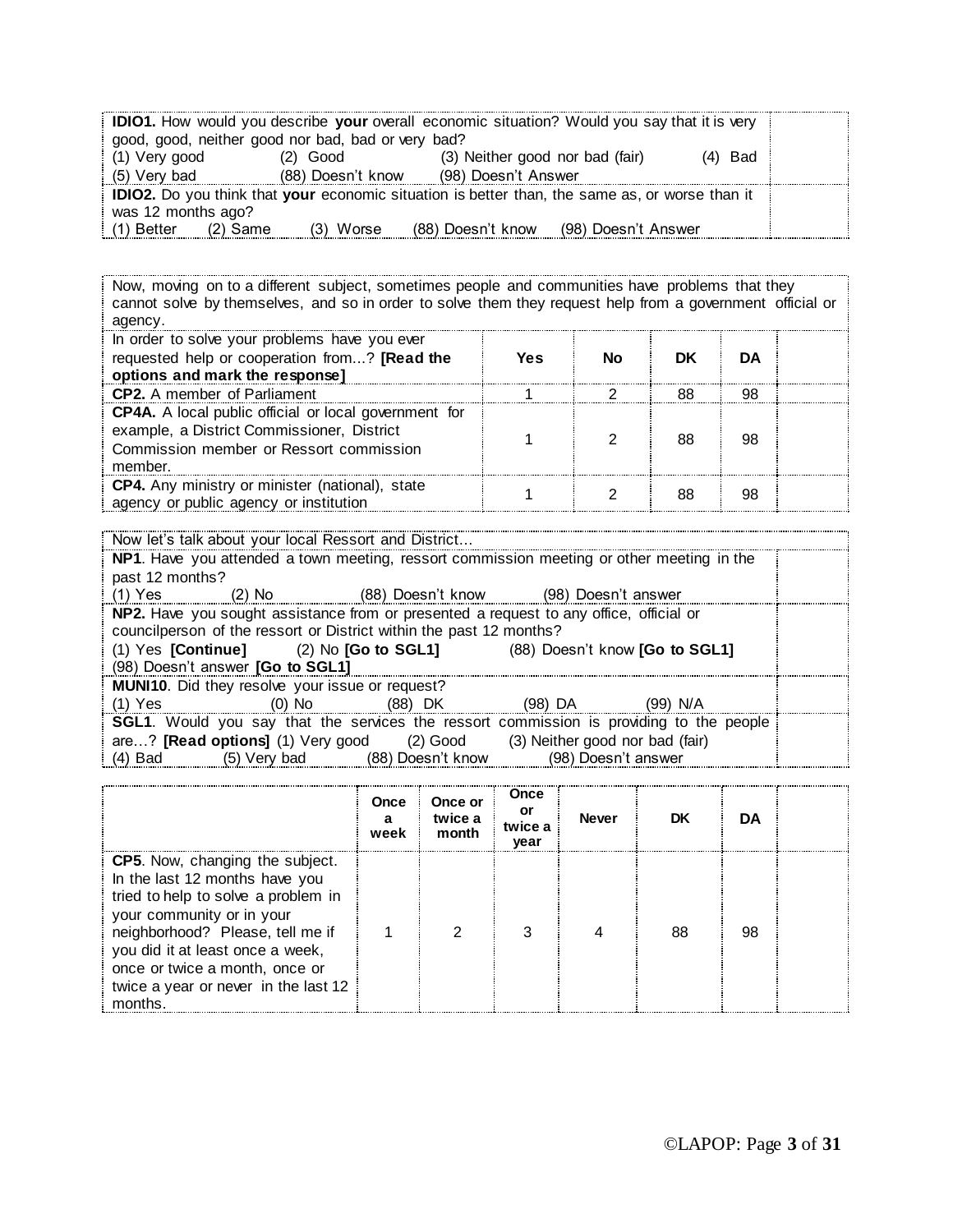| I am going to read you a list of groups and organizations. Please tell me if you attend meetings of<br>these organizations once a week, once or twice a month, once or twice a year, or never. [Repeat<br>"once a week," "once or twice a month," "once or twice a year," or "never" to help the<br>interviewee] |              |                             |                       |                               |               |                        |    |    |              |  |
|------------------------------------------------------------------------------------------------------------------------------------------------------------------------------------------------------------------------------------------------------------------------------------------------------------------|--------------|-----------------------------|-----------------------|-------------------------------|---------------|------------------------|----|----|--------------|--|
|                                                                                                                                                                                                                                                                                                                  | Once a week  | ℼ<br>Once or twice<br>month | Once or twice<br>year | <b>Never</b>                  | Attend/member | Leader/Board<br>member | ă  | Å  | <b>APINI</b> |  |
| CP6. Meetings of any religious<br>organization? Do you attend them                                                                                                                                                                                                                                               | 1            | $\overline{2}$              | $\sqrt{3}$            | 4<br>[Go<br>to<br><b>CP71</b> |               |                        | 88 | 98 |              |  |
| CP6L. And do you attend only as an<br>ordinary member or do you have a<br>leadership role? [If the interviewee<br>says "both," mark "leader"]                                                                                                                                                                    |              |                             |                       |                               | 1             | $\overline{2}$         | 88 | 98 | 99           |  |
| CP7. Meetings of a parents'<br>association at school? Do you attend<br>them                                                                                                                                                                                                                                      | $\mathbf{1}$ | $\overline{2}$              | 3                     | 4<br>[Go<br>to<br><b>CP81</b> |               |                        | 88 | 98 |              |  |
| CP7L. And do you attend only as an<br>ordinary member or do you have a<br>leadership role or participate in the<br>board? [If the interviewee says<br>"both," mark "leader"]                                                                                                                                     |              |                             |                       |                               | 1             | $\overline{2}$         | 88 | 98 | 99           |  |
| <b>CP8.</b> Meetings of a community<br>improvement committee or<br>association? Do you attend them                                                                                                                                                                                                               | $\mathbf{1}$ | $\sqrt{2}$                  | 3                     | 4<br>[Go<br>to<br><b>CP91</b> |               |                        | 88 | 98 |              |  |
| CP8L. And do you attend only as an<br>ordinary member or do you have a<br>leadership role or participate in the<br>board? [If the interviewee says<br>"both," mark "leader"]                                                                                                                                     |              |                             |                       |                               | 1             | 2                      | 88 | 98 | 99           |  |
| CP9. Meetings of an association of<br>professionals, merchants,<br>manufacturers or farmers? Do you<br>attend them                                                                                                                                                                                               | 1            | $\overline{2}$              | 3                     | 4                             |               |                        | 88 | 98 |              |  |
| CP13. Meetings of a political party or<br>political organization? Do you attend<br>them.                                                                                                                                                                                                                         | 1            | $\overline{2}$              | 3                     | 4                             |               |                        | 88 | 98 |              |  |
| CP20. [Women only] Meetings of<br>associations or groups of women or<br>home makers. Do you attend them.                                                                                                                                                                                                         | 1            | $\overline{2}$              | 3                     | 4                             |               |                        | 88 | 98 | 99           |  |
| CP21. Meetings of sports or recreation<br>groups?                                                                                                                                                                                                                                                                |              | $\overline{c}$              | 3                     | 4                             |               |                        | 88 | 98 |              |  |
| IT1. And speaking of the people from around here, would you say that people in this<br>community are very trustworthy, somewhat trustworthy, not very trustworthy or                                                                                                                                             |              |                             |                       |                               |               |                        |    |    |              |  |

| untrustworthy? <b>[Read options]</b> |                          |  |                          |  |
|--------------------------------------|--------------------------|--|--------------------------|--|
| (1) Very trustworthy                 | (2) Somewhat trustworthy |  | (3) Not very trustworthy |  |
| (4) Untrustworthy                    | (88) DK                  |  | (98) DA                  |  |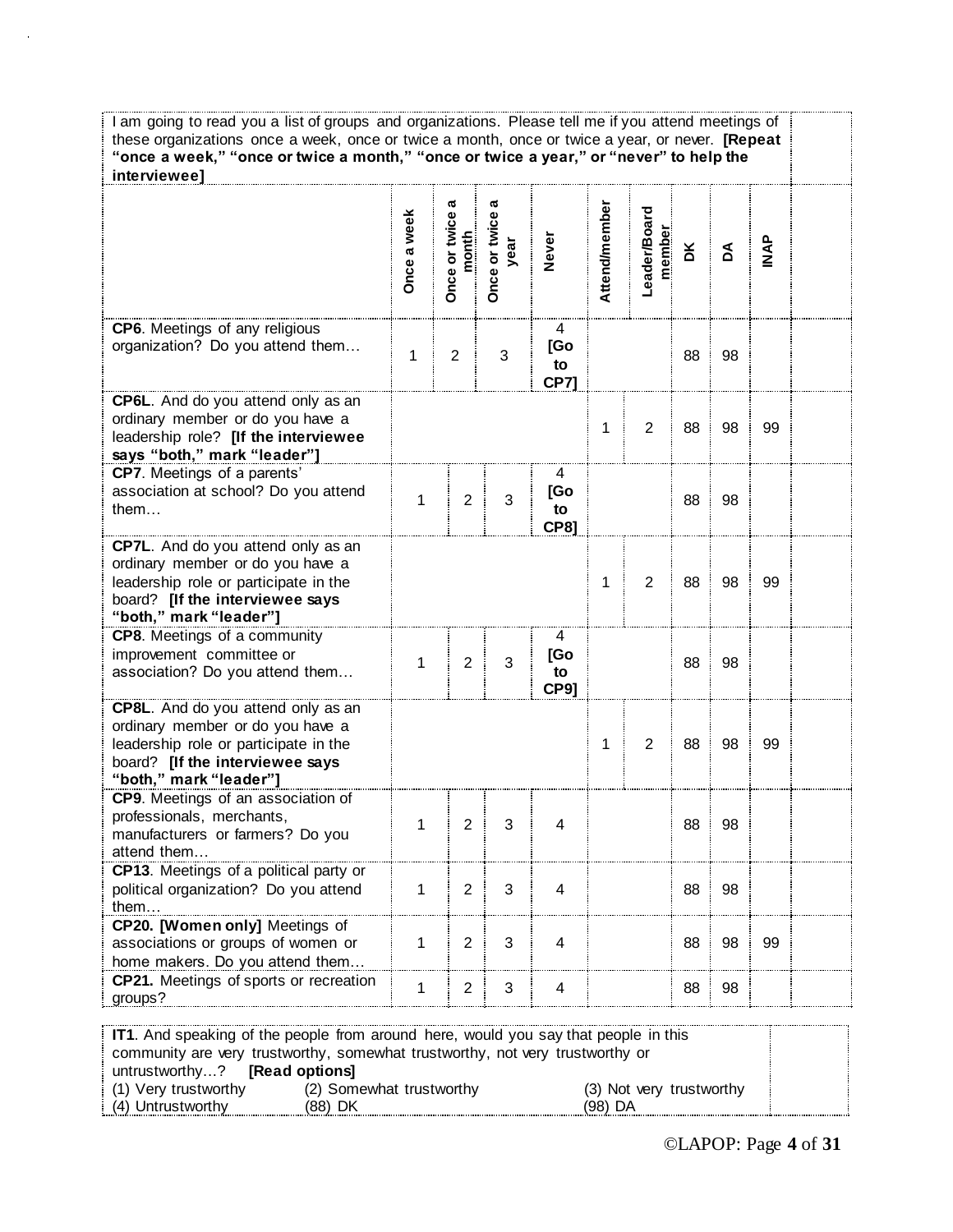|                        |                                   | MIL6. Now, changing the subject, how proud are you of the Armed Forces of Suriname?                   |  |
|------------------------|-----------------------------------|-------------------------------------------------------------------------------------------------------|--|
| [Read options]         |                                   |                                                                                                       |  |
| $(1)$ Extremely proud  | (2) Very proud (3) Somewhat proud |                                                                                                       |  |
| $(4)$ Not at all proud | (5) Do you not care?<br>or o      | $(98)$ DA<br>(88) DK                                                                                  |  |
|                        |                                   | <b>MIL5.</b> How proud do you feel to be Surinamese when you hear the national anthem? <b>[Read</b> ] |  |
| options                |                                   |                                                                                                       |  |
| $(1)$ Extremely proud  | (2) Very proud                    | (3) Somewhat proud                                                                                    |  |
| (4) Not at all proud   | (5) Do you not care?<br>or        | (88) DK<br>(98) DA                                                                                    |  |

#### **[GIVE CARD A]**

**L1.** Now, to change the subject... On this card there is a 1-10 scale that goes from left to right. The number one means left and 10 means right. Nowadays, when we speak of political leanings, we talk of those on the left and those on the right. In other words, some people sympathize more with the left and others with the right. According to the meaning that the terms "left" and "right" have for you, and thinking of your own political leanings, where would you place yourself on this scale? Tell me the number. 1 2 3 4 5 6 7 8 9 10 **DK 88 DA 98 Left Right**

#### **[TAKE BACK CARD A]**

| PROT3. In the last 12 months, have you participated in a demonstration or protest march?                                                                        |  |
|-----------------------------------------------------------------------------------------------------------------------------------------------------------------|--|
| $(1)$ Yes [Continue] $(2)$ No [Go to PROT6]                                                                                                                     |  |
| (88) DK [Go to PROT6] (98) DA [Go to PROT6]                                                                                                                     |  |
| <b>PROT4.</b> How many times have you participated in a demonstration or protest march in the<br>(88) DK (98) DA<br>last 12 months?<br>(99) N/A                 |  |
| <b>PROT7.</b> And, in the last 12 months, have you participated in blocking any street or public<br>space as a form of protest?                                 |  |
| $(1)$ Yes, participated $(2)$ No, did not participate<br>(88) DK                                                                                                |  |
| (98) DA<br>(99) N/A                                                                                                                                             |  |
| <b>PROT6.</b> In the last 12 months have you signed any petition?                                                                                               |  |
| (2) No, has not signed (88) DK<br>(1) Yes, signed<br>(98) DA                                                                                                    |  |
| PROT8. And in the last twelve months, have you read or shared political information through<br>any social network website such as Twitter or Facebook or Orkut? |  |
| (1) Yes, has done<br>(2) No, has not done<br>(88) DK<br>(98) DA                                                                                                 |  |

Now, changing the subject. Some people say that under some circumstances it would be justified for the military of Suriname to take power by a coup d'état (military coup). In your opinion would a military coup be justified under the following circumstances? **[Read the options after each question]**:

| JC1. When there is high unemployment. | A military<br>take-over of<br>the state<br>would be<br>iustified | militar <sup>,</sup><br>take-over of<br>the state<br>would not<br><b>ustified</b><br>ne | (88)<br>DK | (98)<br>DA |  |
|---------------------------------------|------------------------------------------------------------------|-----------------------------------------------------------------------------------------|------------|------------|--|
|---------------------------------------|------------------------------------------------------------------|-----------------------------------------------------------------------------------------|------------|------------|--|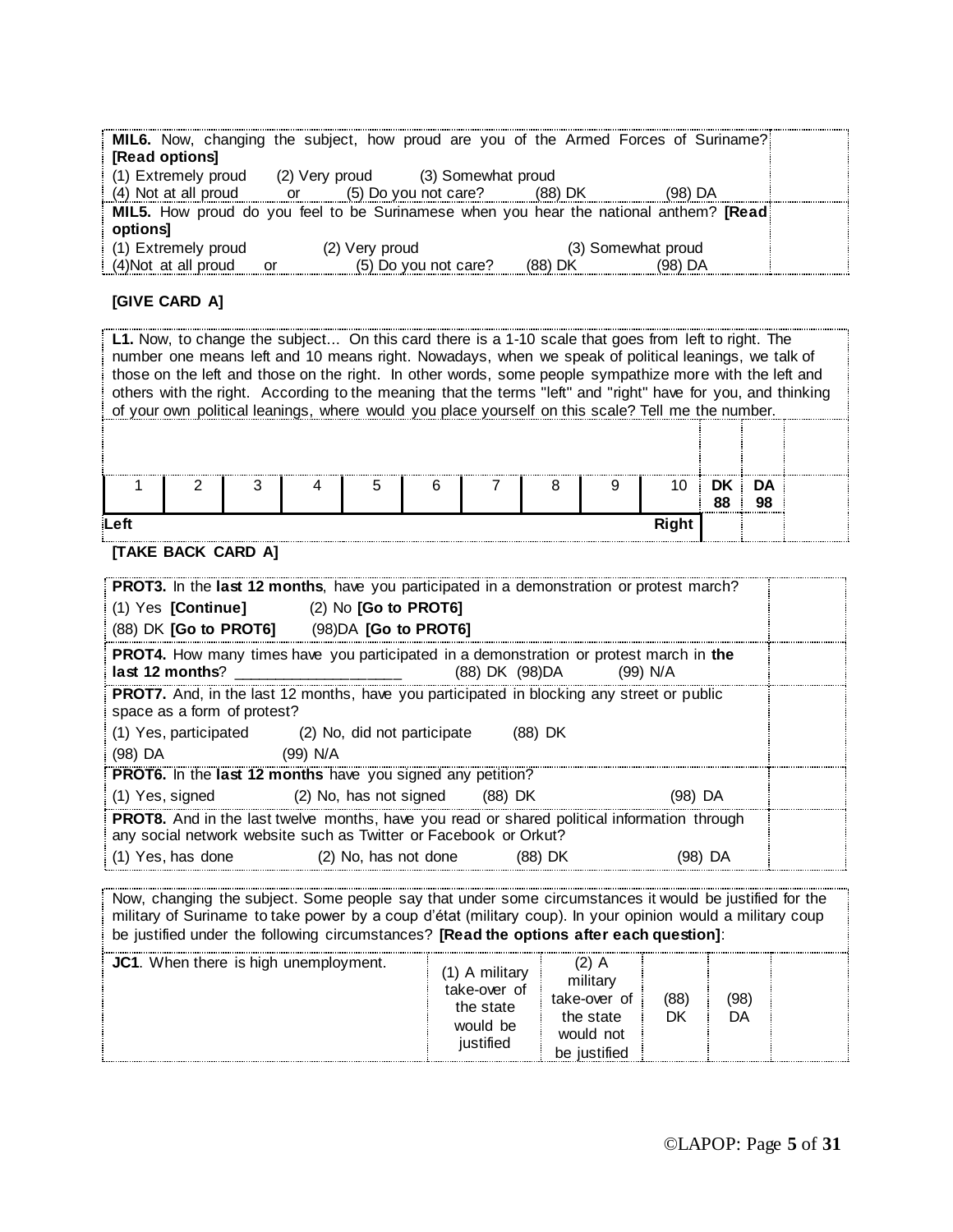| <b>JC10.</b> When there is a lot of crime. | (1) A military<br>take-over of<br>the state<br>would be<br>justified | (2) A<br>military<br>take-over of<br>the state<br>would not<br>be justified | (88)<br>DK | (98)<br>DA |  |
|--------------------------------------------|----------------------------------------------------------------------|-----------------------------------------------------------------------------|------------|------------|--|
| JC13. When there is a lot of corruption.   | (1) A military<br>take-over of<br>the state<br>would be<br>justified | (2) A<br>military<br>take-over of<br>the state<br>would not<br>be justified | (88)<br>DK | (98)<br>DA |  |

| JC15A. Do you believe that when Suriname<br>is facing very difficult times it is justifiable for<br>the president of Suriname to close the<br>National Assembly and govern without<br>National Assembly? | (1) Yes, it is<br>justified   | $(2)$ No, it is<br>not justified | (88)<br>DK        | (98)<br>DA |  |
|----------------------------------------------------------------------------------------------------------------------------------------------------------------------------------------------------------|-------------------------------|----------------------------------|-------------------|------------|--|
| JC16A. Do you believe that when Suriname<br>is facing very difficult times it is justifiable for<br>the president of Suriname to dissolve the<br>Supreme Court and govern without the<br>Supreme Court?  | $(1)$ Yes, it is<br>justified | $(2)$ No, it is<br>not justified | (88)<br><b>DK</b> | (98)<br>DA |  |

| VIC1EXT. Now, changing the subject, have you been a victim of any type of crime in the past                                                             |  |  |  |  |  |  |  |
|---------------------------------------------------------------------------------------------------------------------------------------------------------|--|--|--|--|--|--|--|
| 12 months? That is, have you been a victim of robbery, burglary, assault, fraud, blackmail,                                                             |  |  |  |  |  |  |  |
| extortion, violent threats or any other type of crime in the past 12 months?<br>(1) Yes [Continue] (2) No [Skip toVIC1HOGAR] (88) DK [Skip toVIC1HOGAR] |  |  |  |  |  |  |  |
| (98) DA [Skip toVIC1HOGAR ]                                                                                                                             |  |  |  |  |  |  |  |
| VIC1EXTA. How many times have you been a crime victim during the last 12 months? ____                                                                   |  |  |  |  |  |  |  |
| (88) DK<br>$(98)$ DA<br>[fill in number]<br>(99) N/A                                                                                                    |  |  |  |  |  |  |  |
| VIC2. Thinking of the last crime of which you were a victim, from the list I am going to read to                                                        |  |  |  |  |  |  |  |
| you, what kind of crime was it? [Read the options]                                                                                                      |  |  |  |  |  |  |  |
| (01) Unarmed robbery, no assault or physical threats                                                                                                    |  |  |  |  |  |  |  |
| (02) Unarmed robbery with assault or physical threats                                                                                                   |  |  |  |  |  |  |  |
| (03) Armed robbery                                                                                                                                      |  |  |  |  |  |  |  |
| (04) Assault but not robbery                                                                                                                            |  |  |  |  |  |  |  |
| (05) Rape or sexual assault                                                                                                                             |  |  |  |  |  |  |  |
| (06) Kidnapping<br>(07) Vandalism                                                                                                                       |  |  |  |  |  |  |  |
| (08) Burglary of your home (thieves got into your house while no one was there)                                                                         |  |  |  |  |  |  |  |
| (10) Extortion                                                                                                                                          |  |  |  |  |  |  |  |
| (11) Other                                                                                                                                              |  |  |  |  |  |  |  |
| $(88)$ DK $(98)DA$ $(99)$ N/A (was not a victim)                                                                                                        |  |  |  |  |  |  |  |
| VIC2AA. Could you tell me, in what place that last crime occurred?[Read options]                                                                        |  |  |  |  |  |  |  |
| (1) In your home                                                                                                                                        |  |  |  |  |  |  |  |
| (2) In this neighborhood                                                                                                                                |  |  |  |  |  |  |  |
| (3) In this ressort                                                                                                                                     |  |  |  |  |  |  |  |
| (4) In another ressort                                                                                                                                  |  |  |  |  |  |  |  |
| (5) In another country                                                                                                                                  |  |  |  |  |  |  |  |
| (99) N/A<br>(88) DK<br>(98) DA                                                                                                                          |  |  |  |  |  |  |  |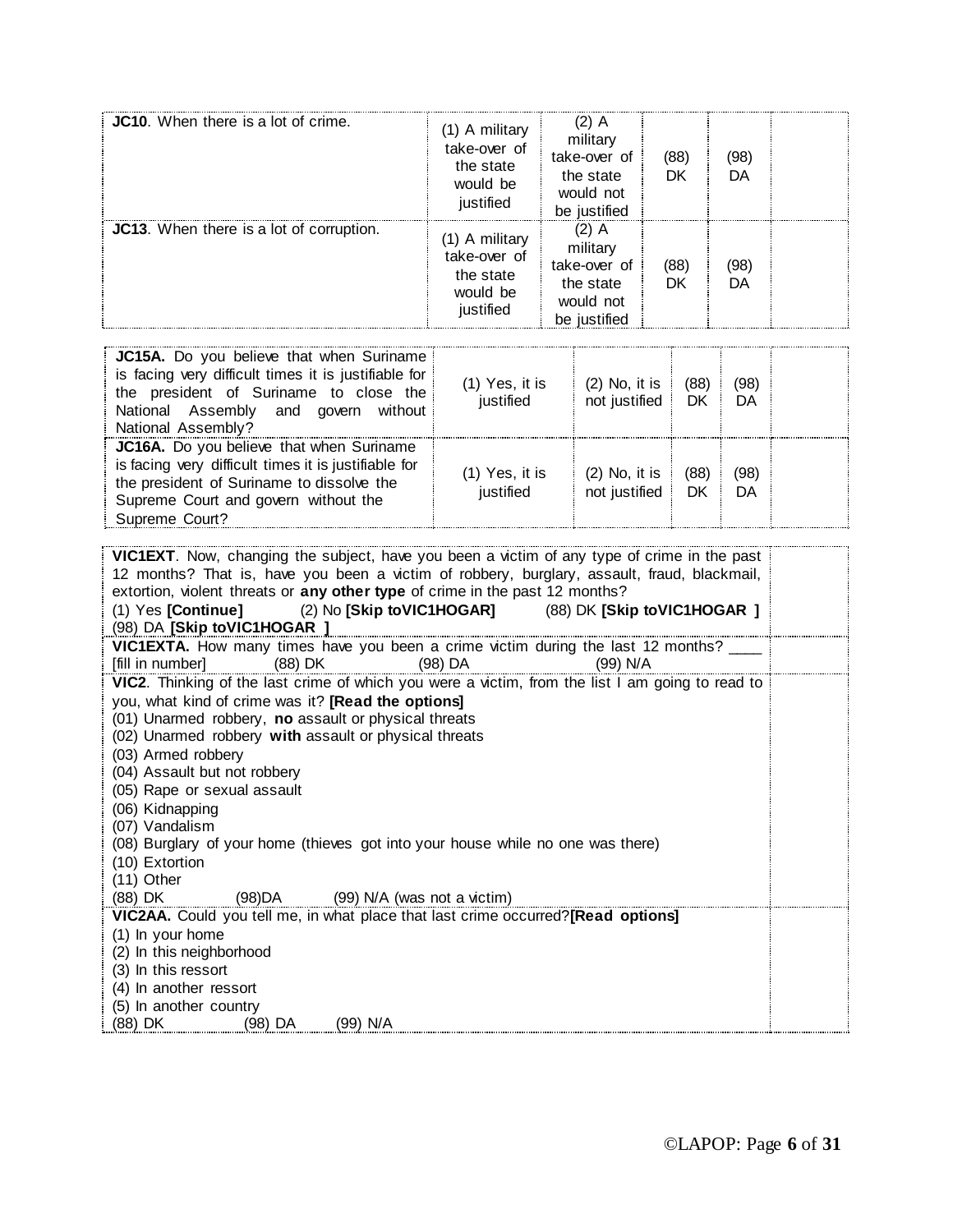| VIC1HOGAR. Has any other person living in your household been a victim of any type of<br>crime in the past 12 months? That is, has any other person living in your household been a<br>victim of robbery, burglary, assault, fraud, blackmail, extortion, violent threats or any other |  |  |                                |  |  |  |
|----------------------------------------------------------------------------------------------------------------------------------------------------------------------------------------------------------------------------------------------------------------------------------------|--|--|--------------------------------|--|--|--|
| type of crime in the past 12 months?                                                                                                                                                                                                                                                   |  |  |                                |  |  |  |
| (1) Yes (2) No (88) DK (98) DA (99) N/A (Lives alone)                                                                                                                                                                                                                                  |  |  |                                |  |  |  |
| AOJ8. In order to catch criminals, do you believe that the authorities should always abide by<br>the law or that occasionally they can cross the line?<br>(1) Should always abide by the law                                                                                           |  |  |                                |  |  |  |
| (2) Occasionally can cross the line (88) DK (98) DA                                                                                                                                                                                                                                    |  |  |                                |  |  |  |
| AOJ11. Speaking of the neighborhood where you live and thinking of the possibility of being<br>assaulted or robbed, do you feel very safe, somewhat safe, somewhat unsafe or very unsafe?<br>(1) Very safe (2) Somewhat safe<br>(4) Very unsafe (88) DK                                |  |  | (3) Somewhat unsafe<br>(98) DA |  |  |  |

| AOJ12. If you were a victim of a robbery or assault how much faith do you have that the  |                                                             |              |            |         |           |  |  |
|------------------------------------------------------------------------------------------|-------------------------------------------------------------|--------------|------------|---------|-----------|--|--|
|                                                                                          | judicial system would punish the guilty? [Read the options] |              |            |         |           |  |  |
| $(1)$ A lot                                                                              | (2) Some                                                    | (3) Little   | $(4)$ None | (88) DK | $(98)$ DA |  |  |
| AOJ17. To what extent do you think your neighborhood is affected by gangs? Would you say |                                                             |              |            |         |           |  |  |
|                                                                                          | a lot, somewhat, a little or none?                          |              |            |         |           |  |  |
| $(1)$ A lot                                                                              | (2) Somewhat                                                | $(3)$ Little | $(4)$ None | (88) DK | $(98)$ DA |  |  |

### **[GIVE CARD B TO THE RESPONDENT]**

| On this card there is a ladder with steps numbered 1 to 7, where 1 is the lowest step and means NOT AT<br>ALL and 7 the highest and means A LOT. For example, if I asked you to what extent do you like watching<br>television, if you don't like watching it at all, you would choose a score of 1, and if, in contrast, you like<br>watching television a lot, you would indicate the number 7 to me. If your opinion is between not at all and<br>a lot, you would choose an intermediate score. So, to what extent do you like watching television? Read<br>me the number. [Make sure that the respondent understands correctly]. |                                                                                           |   |  |   |   |         |                                                                                                 |                   |
|---------------------------------------------------------------------------------------------------------------------------------------------------------------------------------------------------------------------------------------------------------------------------------------------------------------------------------------------------------------------------------------------------------------------------------------------------------------------------------------------------------------------------------------------------------------------------------------------------------------------------------------|-------------------------------------------------------------------------------------------|---|--|---|---|---------|-------------------------------------------------------------------------------------------------|-------------------|
|                                                                                                                                                                                                                                                                                                                                                                                                                                                                                                                                                                                                                                       | 2                                                                                         | 3 |  | 5 | 6 |         | 88                                                                                              | 98                |
| Not at all                                                                                                                                                                                                                                                                                                                                                                                                                                                                                                                                                                                                                            |                                                                                           |   |  |   |   | A lot i | Doesn't<br>know                                                                                 | Doesn't<br>Answer |
|                                                                                                                                                                                                                                                                                                                                                                                                                                                                                                                                                                                                                                       |                                                                                           |   |  |   |   |         | Note down a number 1-7, or 88 DK and 98 DA                                                      |                   |
| I am going to ask you a series of questions. I am going to ask that you use the numbers<br>provided in the ladder to answer. Remember, you can use any number.<br><b>B1.</b> To what extent do you think the courts in Suriname guarantee a fair trial? (Read: If you<br>think the courts do not ensure justice at all, choose number 1; if you think the courts ensure<br>justice a lot, choose number 7 or choose a point in between the two.)                                                                                                                                                                                      |                                                                                           |   |  |   |   |         |                                                                                                 |                   |
|                                                                                                                                                                                                                                                                                                                                                                                                                                                                                                                                                                                                                                       | <b>B2.</b> To what extent do you respect the political institutions of Suriname?          |   |  |   |   |         |                                                                                                 |                   |
|                                                                                                                                                                                                                                                                                                                                                                                                                                                                                                                                                                                                                                       | system of Suriname?                                                                       |   |  |   |   |         | B3. To what extent do you think that citizens' basic rights are well protected by the political |                   |
|                                                                                                                                                                                                                                                                                                                                                                                                                                                                                                                                                                                                                                       | B4. To what extent do you feel proud of living under the political system of Suriname?    |   |  |   |   |         |                                                                                                 |                   |
|                                                                                                                                                                                                                                                                                                                                                                                                                                                                                                                                                                                                                                       | B6. To what extent do you think that one should support the political system of Suriname? |   |  |   |   |         |                                                                                                 |                   |
|                                                                                                                                                                                                                                                                                                                                                                                                                                                                                                                                                                                                                                       | B10A. To what extent do you trust the justice system?                                     |   |  |   |   |         |                                                                                                 |                   |
| B11. To what extent do you trust the Central Head Electoral Bureau (CHS)?<br>B12. To what extent do you trust the Armed Forces?                                                                                                                                                                                                                                                                                                                                                                                                                                                                                                       |                                                                                           |   |  |   |   |         |                                                                                                 |                   |
| B13. To what extent do you trust the National Assembly?                                                                                                                                                                                                                                                                                                                                                                                                                                                                                                                                                                               |                                                                                           |   |  |   |   |         |                                                                                                 |                   |
| B18. To what extent do you trust the National Police?                                                                                                                                                                                                                                                                                                                                                                                                                                                                                                                                                                                 |                                                                                           |   |  |   |   |         |                                                                                                 |                   |
|                                                                                                                                                                                                                                                                                                                                                                                                                                                                                                                                                                                                                                       | B20. To what extent do you trust the Catholic Church?                                     |   |  |   |   |         |                                                                                                 |                   |
|                                                                                                                                                                                                                                                                                                                                                                                                                                                                                                                                                                                                                                       | B20A. To what extent do you trust the Protestant Church?                                  |   |  |   |   |         |                                                                                                 |                   |
| <b>B20B.</b> To what extent do you trust Hindu religious institutions?                                                                                                                                                                                                                                                                                                                                                                                                                                                                                                                                                                |                                                                                           |   |  |   |   |         |                                                                                                 |                   |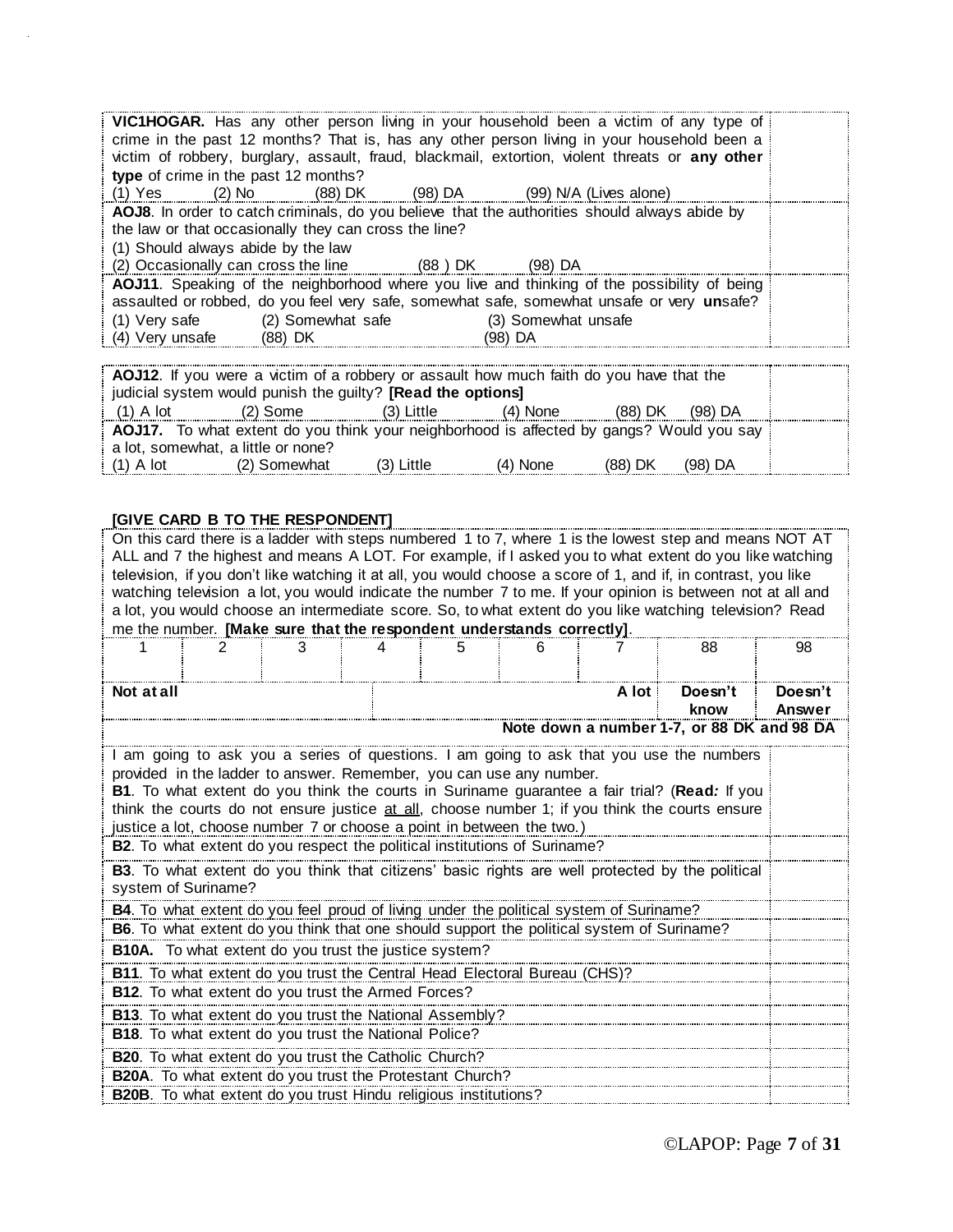| B20C. To what extent do you trust Islamic religious institutions?    |  |
|----------------------------------------------------------------------|--|
| <b>B21.</b> To what extent do you trust the political parties?       |  |
| <b>B21A.</b> To what extent do you trust the President?              |  |
| <b>B31</b> . To what extent do you trust the Court of Justice?       |  |
| <b>B32.</b> To what extent do you trust the District Commissioner?   |  |
| <b>B43</b> . To what extent are you proud of being a Surinamese?     |  |
| <b>B37.</b> To what extent do you trust the mass media?              |  |
| <b>B47A</b> . To what extent do you trust elections in this country? |  |

| Now, using the same ladder, <i>[continue with Card B: 1-7 point scale]</i><br>NOT AT ALL 1 2 3 4 5 6 7 A LOT | <b>Note</b><br>1-7.<br>$88 = DK.$<br>$98 = DA$ |
|--------------------------------------------------------------------------------------------------------------|------------------------------------------------|
| N1. To what extent would you say the current government fights poverty?                                      |                                                |
| N3. To what extent would you say the current government promotes and protects<br>democratic principles?      |                                                |
| N9. To what extent would you say the current government combats government<br>corruption?                    |                                                |
| N11. To what extent would you say the current government improves citizen safety?                            |                                                |
| N15. To what extent would you say that the current government is managing the<br>economy well?               |                                                |

| <b>ODD QUESTIONNAIRES</b><br>$\%$ [the following questions should be asked only of interviewees whose<br>QUESTIONNAIRE NUMBER ENDS WITH AN ODD NUMBER ("1" "3" "5" "7" OR "9")] | <b>Note</b><br>$1 - 7.$<br>$88 = DK.$ |
|---------------------------------------------------------------------------------------------------------------------------------------------------------------------------------|---------------------------------------|
| And continuing to use the same card,<br>$\%$ NOT AT ALL 1 2 3 4 5 6 7 A LOT                                                                                                     | $98 = DA$<br>$99 = N/A$               |
| <b>EPP1.</b> Thinking about political parties in general, to what extent do Surinamese political<br>parties represent their voters well?<br>$(99)$ N/A                          |                                       |
| $\%$ EPP3. To what extent do political parties listen to people like you?<br>(99) N/A                                                                                           |                                       |

| Now, using the same ladder, <i>fcontinue with Card B: 1-7 point scale]</i><br>NOT AT ALL 1 2 3 4 5 6 7 A LOT                                                                           | <b>Note</b><br>$1 - 7.$<br>$88 = DK.$<br>$98 = DA$ |
|----------------------------------------------------------------------------------------------------------------------------------------------------------------------------------------|----------------------------------------------------|
| <b>MIL1.</b> To what extent do you believe that the Surinamese Armed Forces are well trained and!<br>organized?                                                                        |                                                    |
| MIL2. To what extent do you think that the Armed Forces in Suriname have done a good job<br>when they have helped to deal with natural disasters?                                      |                                                    |
| <b>B3MILX</b> . To what extent do you believe that the Surinamese Armed Forces respect<br>Surinamese's human rights nowadays?                                                          |                                                    |
| MIL3. Changing the topic a little, how much do you trust the Armed Forces of the United States<br>of America?                                                                          |                                                    |
| MIL4.<br>To what extent do you believe that the Armed Forces of the United States of America ought to<br>work together with the Armed Forces of Suriname to improve national security? |                                                    |
| [Take Back Card B]                                                                                                                                                                     |                                                    |

|                 |                                                                   | <b>M1.</b> Speaking in general of the current administration, how would you rate the job |           |
|-----------------|-------------------------------------------------------------------|------------------------------------------------------------------------------------------|-----------|
|                 | performance of President Dési Bouterse? <b>[Read the options]</b> |                                                                                          |           |
| $(1)$ Very good | $(2)$ Good                                                        | (3) Neither good nor bad (fair)                                                          | $(4)$ Bad |
| $(5)$ Very bad  | (88) DK                                                           | (98) DA                                                                                  |           |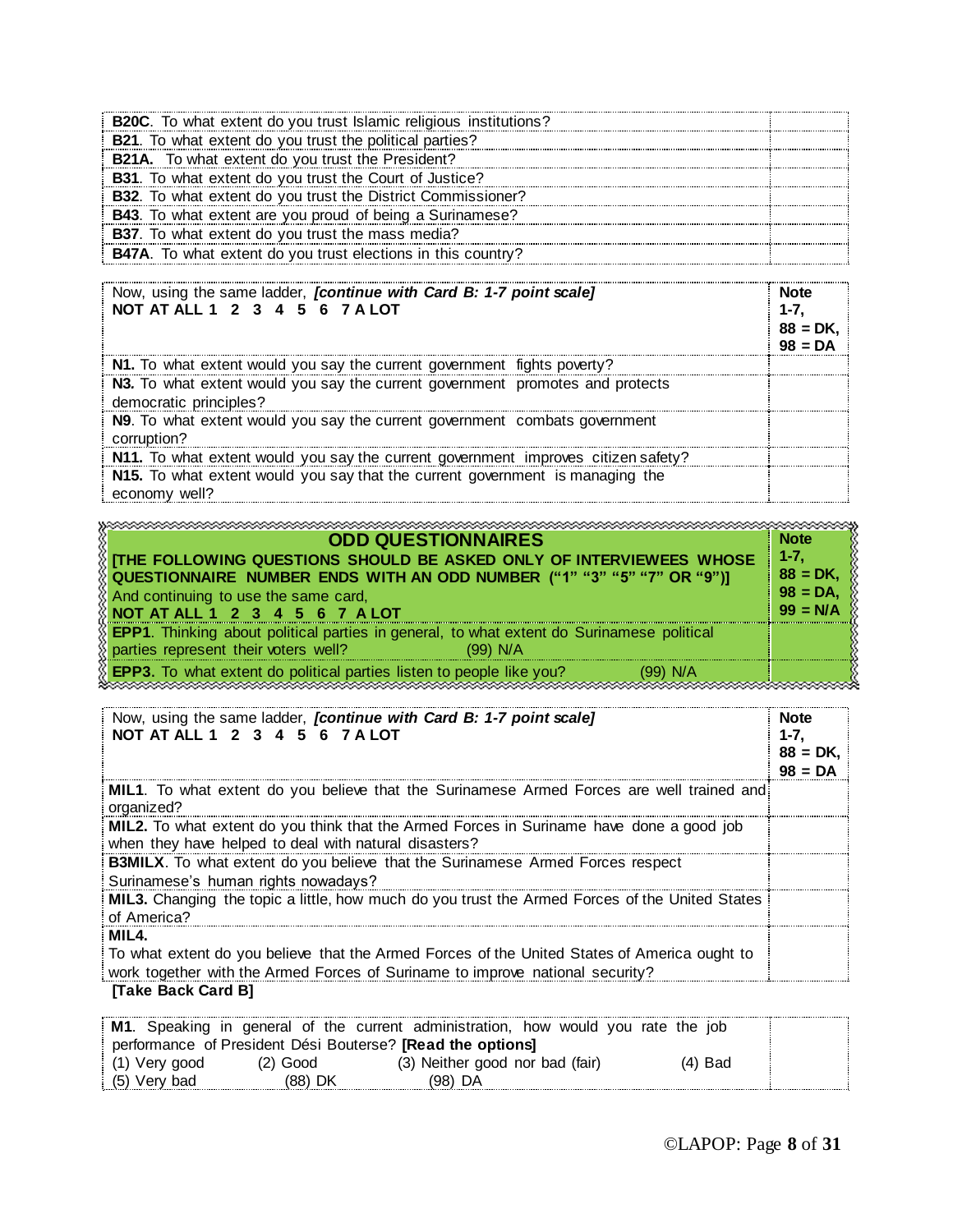**M2.** Now speaking of National Assembly, and thinking of members as a whole, without considering the political parties to which they belong, do you believe that the members of the National Assembly are performing their jobs: very well, well, neither well nor poorly, poorly, or very poorly? (1) Very well (2) Well (3) Neither well nor poorly (fair) (4) Poorly (5) Very poorly (88) DK (98) DA

| <b>SD2NEW2.</b> And thinking about this city/area where you live, are you very satisfied, satisfied, |                                                       |                  |         |  |  |  |  |  |
|------------------------------------------------------------------------------------------------------|-------------------------------------------------------|------------------|---------|--|--|--|--|--|
| dissatisfied, or very dissatisfied with the condition of the streets, roads, and highways?           |                                                       |                  |         |  |  |  |  |  |
| (1) Very satisfied                                                                                   | (2) Satisfied                                         | (3) Dissatisfied |         |  |  |  |  |  |
|                                                                                                      | (4) Very dissatisfied (99) N/A (Does not use) (88) DK |                  | (98) DA |  |  |  |  |  |
| SD3NEW2. And the quality of public schools? [Probe: are you very satisfied, satisfied,               |                                                       |                  |         |  |  |  |  |  |
| dissatisfied, or very dissatisfied?]                                                                 |                                                       |                  |         |  |  |  |  |  |
| (1) Very satisfied (2) Satisfied                                                                     |                                                       | (3) Dissatisfied |         |  |  |  |  |  |
|                                                                                                      | (4) Very dissatisfied (99) N/A (Does not use) (88) DK |                  | (98) DA |  |  |  |  |  |
| <b>SD6NEW2.</b> And the quality of public medical and health services? [Probe: are you very          |                                                       |                  |         |  |  |  |  |  |
| satisfied, satisfied, dissatisfied, or very dissatisfied?]                                           |                                                       |                  |         |  |  |  |  |  |
| (1) Very satisfied                                                                                   | (2) Satisfied                                         | (3) Dissatisfied |         |  |  |  |  |  |
| (4) Very dissatisfied                                                                                | (99) N/A (Does not use)                               | (88) DK          | (98) DA |  |  |  |  |  |
| <b>[GIVE CARD C]</b>                                                                                 |                                                       |                  |         |  |  |  |  |  |

Now we will use a similar ladder, but this time 1 means "strongly disagree" and 7 means "strongly agree." A number in between 1 and 7 represents an intermediate score.

| Write a number 1-7, or $88$ = Doesn't Know, $98$ = Doesn't Answer                                |                |  |  |  |    |                       |         |         |
|--------------------------------------------------------------------------------------------------|----------------|--|--|--|----|-----------------------|---------|---------|
|                                                                                                  |                |  |  |  | 88 | 98                    |         |         |
|                                                                                                  |                |  |  |  |    |                       |         |         |
| <b>Strongly disagree</b>                                                                         |                |  |  |  |    | <b>Strongly agree</b> | Doesn't | Doesn't |
|                                                                                                  | know<br>answer |  |  |  |    |                       |         |         |
| Note down 1-7, 88 = DK 98=DA                                                                     |                |  |  |  |    |                       |         |         |
| Taking into account the current situation of this country, and using that card, I would like you |                |  |  |  |    |                       |         |         |
| to tell me how much you agree or disagree with the following statements                          |                |  |  |  |    |                       |         |         |

**POP101.** It is necessary for the progress of this country that our presidents limit the voice and vote of opposition parties, how much do you agree or disagree with that view?

**POP107.** The people should govern directly **rather than** through elected representatives. How much do you agree or disagree with that view?

**POP113.** Those who disagree with the majority represent a threat to the country. How much do you agree or disagree with that view?

**We are going to continue using the same ladder.** Please, could you tell me how much you agree or disagree with the following statements?

| <b>EFF1.</b> Those who govern this country are interested in what people like you think. How much  |  |
|----------------------------------------------------------------------------------------------------|--|
| do you agree or disagree with this statement?                                                      |  |
| <b>EFF2.</b> You feel that you understand the most important political issues of this country. How |  |
| much do vou agree or disagree with this statement?                                                 |  |

| Write a number 1-7, or 88=DK and 98=DA                                                                                                                                                    |  |
|-------------------------------------------------------------------------------------------------------------------------------------------------------------------------------------------|--|
| <b>ING4.</b> Changing the subject again, democracy may have problems, but it is better than any<br>other form of government. To what extent do you agree or disagree with this statement? |  |
| <b>DEM23.</b> Democracy can exist without political parties. How much do you agree or disagree<br>with this statement?                                                                    |  |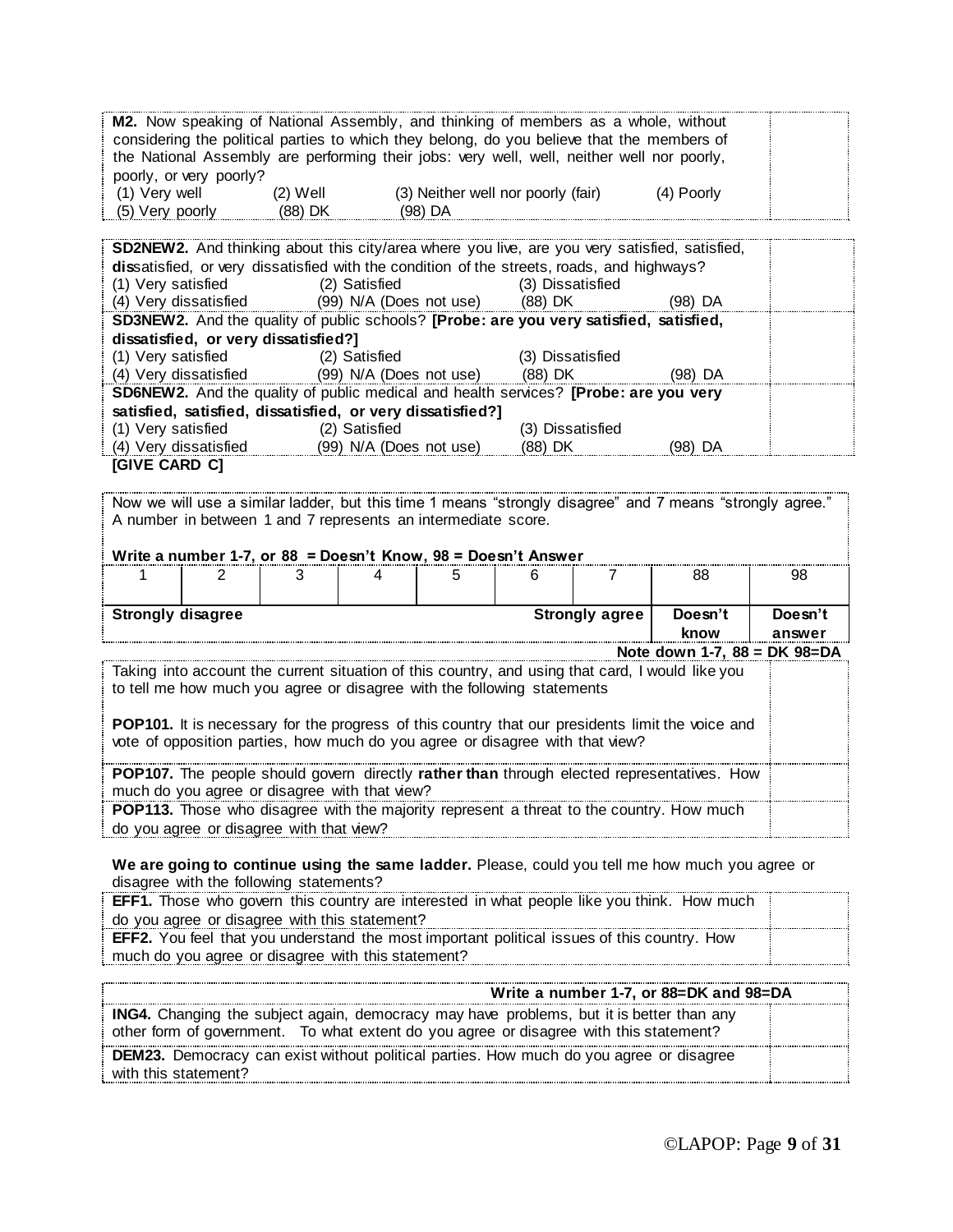| Now I am going to read some items about the role of the national government. Please tell me to what<br>extent you agree or disagree with the following statements. We will continue using the same ladder from<br>1 to 7. (88) DK (98) DA |  |
|-------------------------------------------------------------------------------------------------------------------------------------------------------------------------------------------------------------------------------------------|--|
| <b>ROS1</b> . The Surinamese government, instead of the private sector, should own the most<br>important enterprises and industries of the country. How much do you agree or disagree with<br>this statement?                             |  |
| <b>ROS2.</b> The Surinamese government, more than individuals, should be primarily responsible<br>for ensuring the well-being of the people. To what extent do you agree or disagree with this<br>statement?                              |  |
| ROS3. The Surinamese government, more than the private sector, should be primarily<br>responsible for creating jobs. To what extent to do you agree or disagree with this statement?                                                      |  |
| <b>ROS4.</b> The Surinamese government should implement strong policies to reduce income<br>inequality between the rich and the poor. To what extent do you agree or disagree with this<br>statement?                                     |  |
| ROS6. The Surinamese government, more than the private sector should be primarily<br>responsible for providing health care services. How much do you agree or disagree with this<br>statement?                                            |  |
| MIL7. The Armed Forces ought to participate in combatting crime and violence in Suriname.<br>How much do you agree or disagree?                                                                                                           |  |

### **ODD QUESTIONNAIRES**

| <b>[QUESTIONS CCT3-RAC2A SHOULD BE ASKED ONLY OF INTERVIEWEES WHOSE</b>                              |  |
|------------------------------------------------------------------------------------------------------|--|
| QUESTIONNAIRE NUMBER ENDS WITH AN ODD NUMBER ("1" "3" "5" "7" OR "9")]                               |  |
| <b>CCT3.</b> Changing the topicSome people say that people who get help from government              |  |
| social assistance programs are lazy. How much do you agree or disagree? (99) N/A                     |  |
| <b>GEN1.</b> Changing the subject again, some say that when there is not enough work, men            |  |
| should have a greater right to jobs than women. To what extent do you agree or disagree?             |  |
| $(99)$ N/A                                                                                           |  |
|                                                                                                      |  |
| Now I would like to know how much you are in agreement with some policies I am going to mention. I   |  |
| would like you to respond thinking about what should be done, regardless of whether the policies are |  |
| being implemented currently. [Write Down Number 1-7, 88 for those who DK, 98 for those who DA,       |  |
|                                                                                                      |  |
| 99 for N/A.]                                                                                         |  |
|                                                                                                      |  |
| GEN6. The state ought to require that political parties reserve some space on their lists of         |  |
| candidates for women, even if they have to exclude some men. How much do you agree or                |  |
| disagree?<br>(99) N/A                                                                                |  |
| RAC2A. Universities ought to set aside openings for students with darker skin, even if that          |  |
| means excluding other students. How much do you agree or disagree?<br>$(99)$ N/A                     |  |

**[Take Back Card C]**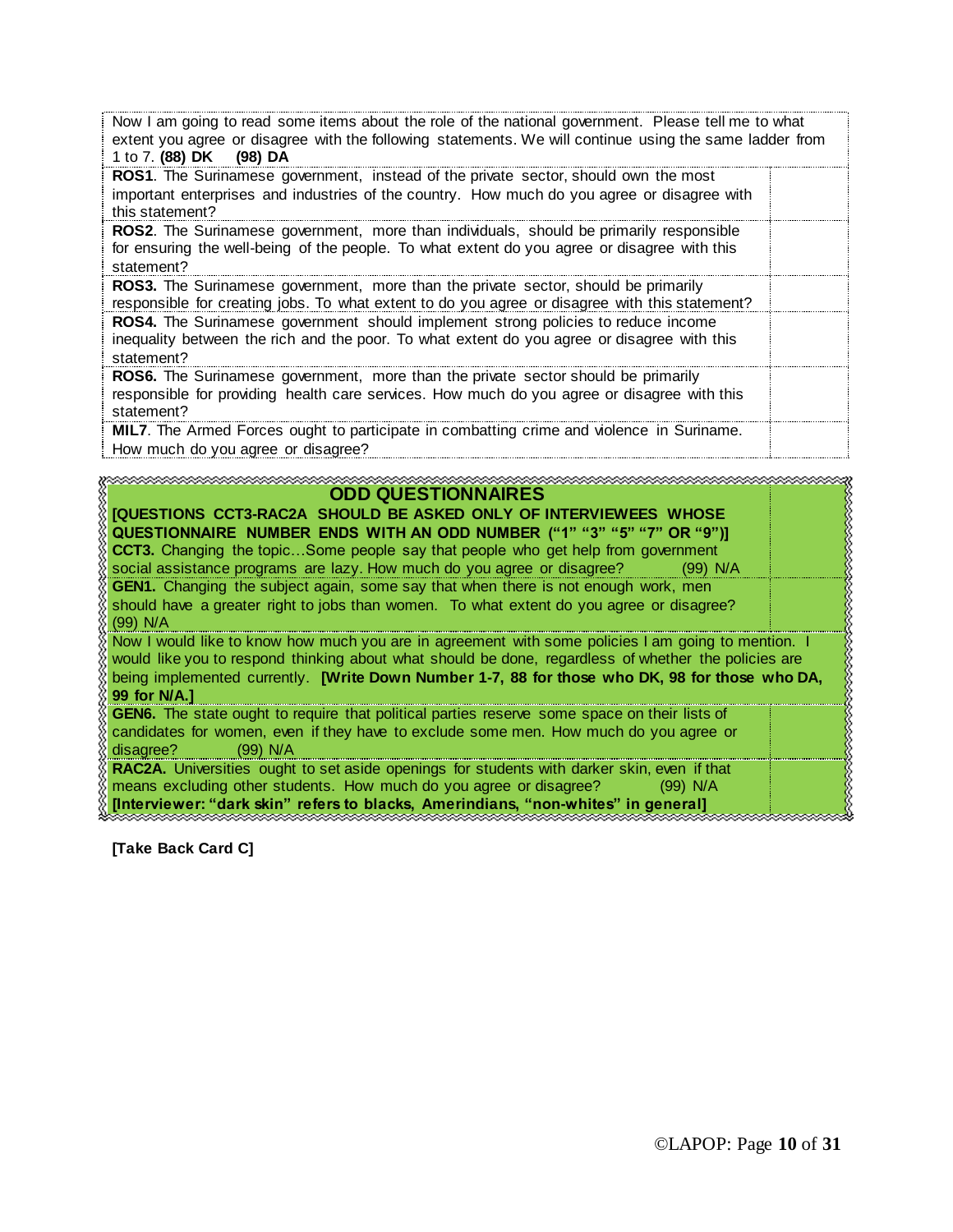| <b>ODD QUESTIONNAIRES</b>                                                                         |  |  |  |  |  |  |  |
|---------------------------------------------------------------------------------------------------|--|--|--|--|--|--|--|
| <b>[QUESTIONS W14-PN5 SHOULD BE ASKED ONLY OF INTERVIEWEES WHOSE</b>                              |  |  |  |  |  |  |  |
| QUESTIONNAIRE NUMBER ENDS WITH AN ODD NUMBER ("1" "3" "5" "7" OR "9")]                            |  |  |  |  |  |  |  |
| W14A. And now, thinking about other topics. Do you think it's justified to interrupt a            |  |  |  |  |  |  |  |
| pregnancy, that is, to have an abortion, when the mother's health is in danger?                   |  |  |  |  |  |  |  |
| (1) Yes, justified<br>(2) No, not justified<br>(88) DK<br>(98) DA                                 |  |  |  |  |  |  |  |
| $(99)$ N/A                                                                                        |  |  |  |  |  |  |  |
| <b>PN4.</b> And now, changing the subject, in general, would you say that you are very satisfied, |  |  |  |  |  |  |  |
| satisfied, dissatisfied or very dissatisfied with the way democracy works in Suriname?            |  |  |  |  |  |  |  |
| (1) Very satisfied (2) Satisfied (3) Dissatisfied (4) Very dissatisfied                           |  |  |  |  |  |  |  |
| $(88)$ DK $\sim$<br>(98) DA                                                                       |  |  |  |  |  |  |  |
| PN5. In your opinion, is Suriname very democratic, somewhat democratic, not very                  |  |  |  |  |  |  |  |
| democratic or not at all democratic?                                                              |  |  |  |  |  |  |  |
| (1) Very democratic (2) Somewhat democratic (3) Not very democratic                               |  |  |  |  |  |  |  |
| (4) Not at all democratic (88) DK<br>$(98)$ DA<br>$(99)$ N/A                                      |  |  |  |  |  |  |  |
|                                                                                                   |  |  |  |  |  |  |  |

#### **[Give the respondent Card D]**

|                                                       | Now we are going to use another card. The new card has a 10-point ladder, which goes from 1 to 10,           |  |  |  |   |  |  |    |         |         |
|-------------------------------------------------------|--------------------------------------------------------------------------------------------------------------|--|--|--|---|--|--|----|---------|---------|
|                                                       | where 1 means that you strongly disapprove and 10 means that you strongly approve. I am going to read        |  |  |  |   |  |  |    |         |         |
|                                                       | you a list of some actions that people can take to achieve their political goals and objectives. Please tell |  |  |  |   |  |  |    |         |         |
|                                                       | me how strongly you would approve or disapprove of people taking the following actions.                      |  |  |  |   |  |  |    |         |         |
|                                                       |                                                                                                              |  |  |  | 6 |  |  | 10 | 88      | 98      |
|                                                       |                                                                                                              |  |  |  |   |  |  |    | Doesn't | Doesn't |
|                                                       |                                                                                                              |  |  |  |   |  |  |    | know    | Answer  |
| <b>Strongly disapprove</b><br><b>Strongly approve</b> |                                                                                                              |  |  |  |   |  |  |    |         |         |
|                                                       |                                                                                                              |  |  |  |   |  |  |    |         |         |

|                                                                                                                                                    | 1-10.<br>$88 = DK.$<br>$98 = DA$ |
|----------------------------------------------------------------------------------------------------------------------------------------------------|----------------------------------|
| E5. Of people participating in legal demonstrations. How much do you approve or disapprove?                                                        |                                  |
| <b>E8</b> . Of people participating in an organization or group to try to solve community problems.<br>How much do you approve or disapprove?      |                                  |
| <b>E11.</b> Of people working for campaigns for a political party or candidate. How much do you<br>approve or disapprove?                          |                                  |
| <b>E15.</b> Of people participating in the blocking of roads to protest. Using the same scale, how<br>much do you approve or disapprove?           |                                  |
| E14. Of people seizing private property or land in order to protest. How much do you approve<br>or disapprove?                                     |                                  |
| <b>E3</b> . Of people participating in a group working to violently overthrow an elected government.<br>How much do you approve or disapprove?     |                                  |
| <b>E16.</b> Of people taking the law into their own hands when the government does not punish<br>criminals. How much do you approve or disapprove? |                                  |

The following questions are to find out about the different ideas of the people who live in Suriname. Please continue using the 10 point ladder.

|                                                                                         | $1 - 10.$  |
|-----------------------------------------------------------------------------------------|------------|
|                                                                                         | $88 = DK.$ |
|                                                                                         | $98 = DA$  |
| D1. There are people who only say bad things about the Suriname form of government, not |            |
| just the incumbent government but the system of government. How strongly do you approve |            |
| or disapprove of such people's right to vote? Please read me the number from the scale: |            |
| [Probe: To what degree?]                                                                |            |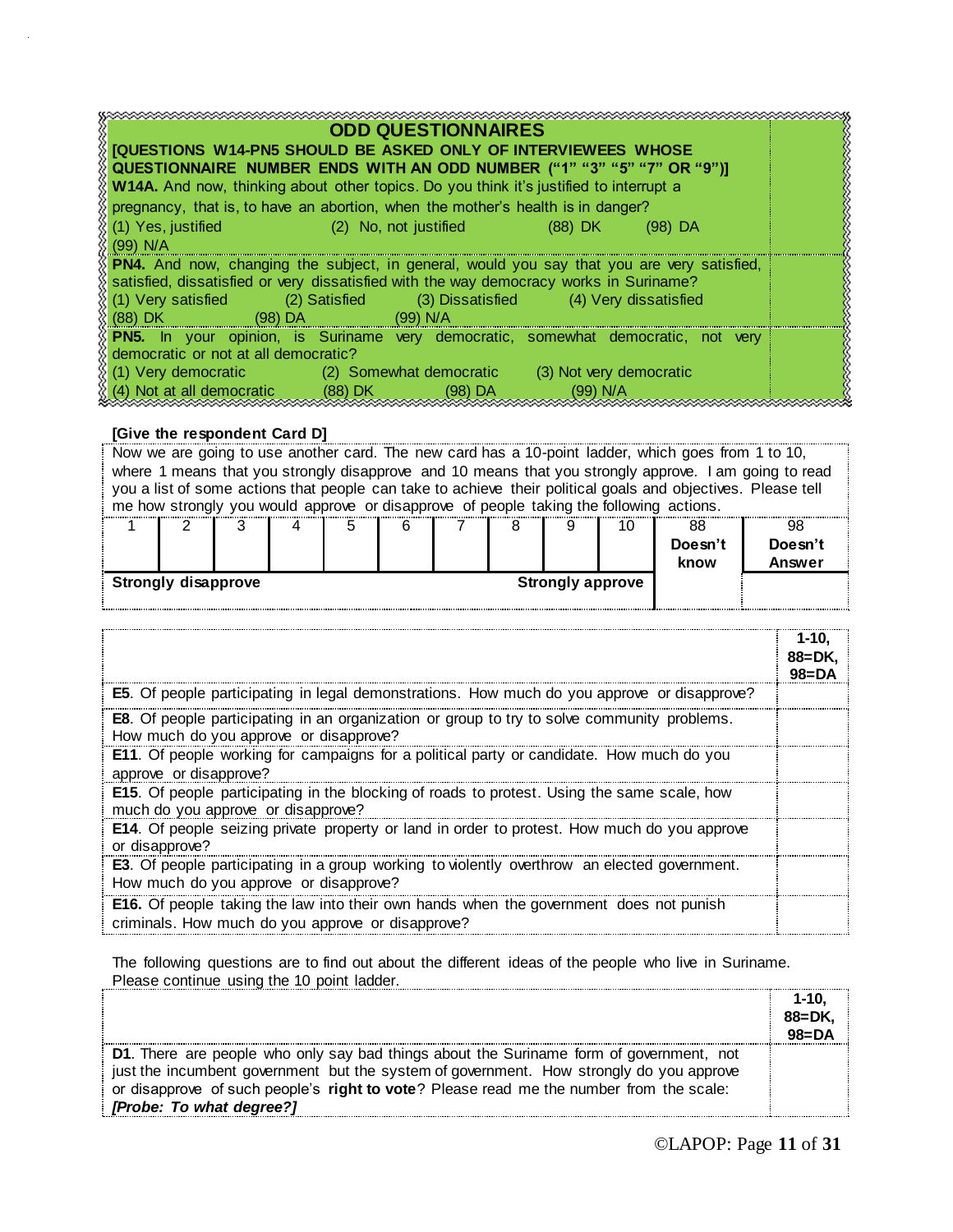| <b>D2.</b> How strongly do you approve or disapprove that such people be allowed to conduct<br>peaceful demonstrations in order to express their views? Please read me the number.                  |  |
|-----------------------------------------------------------------------------------------------------------------------------------------------------------------------------------------------------|--|
| D3. Still thinking of those who only say bad things about the Suriname form of government,<br>how strongly do you approve or disapprove of such people being permitted to run for public<br>office? |  |
| <b>D4.</b> How strongly do you approve or disapprove of such people appearing on television to<br>make speeches?                                                                                    |  |
| D5. And now, changing the topic and thinking of homosexuals, how strongly do you approve<br>or disapprove of such people being permitted to run for public office?                                  |  |
|                                                                                                                                                                                                     |  |

| na aanaa aanaa aanaa aanaa aanaa aanaa aanaa aanaa aanaa aanaa aanaa aanaa aanaa aanaa aanaa aanaa aanaa aana                                              |  |
|------------------------------------------------------------------------------------------------------------------------------------------------------------|--|
| <b>ODD QUESTIONNAIRES</b>                                                                                                                                  |  |
| <b>IQUESTIONS D6-D8 SHOULD BE ASKED ONLY OF INTERVIEWEES WHOSE</b>                                                                                         |  |
| RQUESTIONNAIRE  NUMBER  ENDS  WITH AN ODD  NUMBER  ("1"  "3"  "5"  "7"  OR  "9")]                                                                          |  |
| D6. How strongly do you approve or disapprove of same-sex couples having the right to<br>$(99)$ N/A<br>$\frac{1}{2}$ marrv?                                |  |
|                                                                                                                                                            |  |
| $\delta$ D7. How strongly do you approve or disapprove of people who are physically handicapped<br>being permitted to run for public office?<br>$(99)$ N/A |  |
| <b>D8.</b> How strongly do you approve or disapprove of the state/government having the right to                                                           |  |
| prohibit newspapers from publishing news that can be <b>politically damaging</b> to it?<br>(99) N/A                                                        |  |

### **[Take back Card D]**

| <b>DEM2.</b> Now changing the subject, which of the following statements do you agree with the<br>most:                                                                             |  |
|-------------------------------------------------------------------------------------------------------------------------------------------------------------------------------------|--|
| (1) For people like me it doesn't matter whether a government is democratic or non-<br>democratic, or                                                                               |  |
| (2) Democracy is preferable to any other form of government, or                                                                                                                     |  |
| (3) Under some circumstances an authoritarian government may be preferable to a<br>democratic one.                                                                                  |  |
| (88) DK<br>(98) DA                                                                                                                                                                  |  |
| <b>DEM11.</b> Do you think that our country needs a government with an iron fist, or do you think<br>that problems can be resolved with everyone's participation?                   |  |
| (2) Everyone's participation<br>(98) DA<br>$(1)$ Iron fist<br>(88) DK                                                                                                               |  |
| <b>AUT1</b> . There are people who say that we need a strong leader who does not have to be                                                                                         |  |
| elected by the vote of the people. Others say that although things may not work, electoral<br>democracy, or the popular vote, is always best. What do you think? [Read the options] |  |
| (1) We need a strong leader who does not have to be elected                                                                                                                         |  |
| (2) Electoral democracy is the best                                                                                                                                                 |  |
| (88) DK<br>(98)DA                                                                                                                                                                   |  |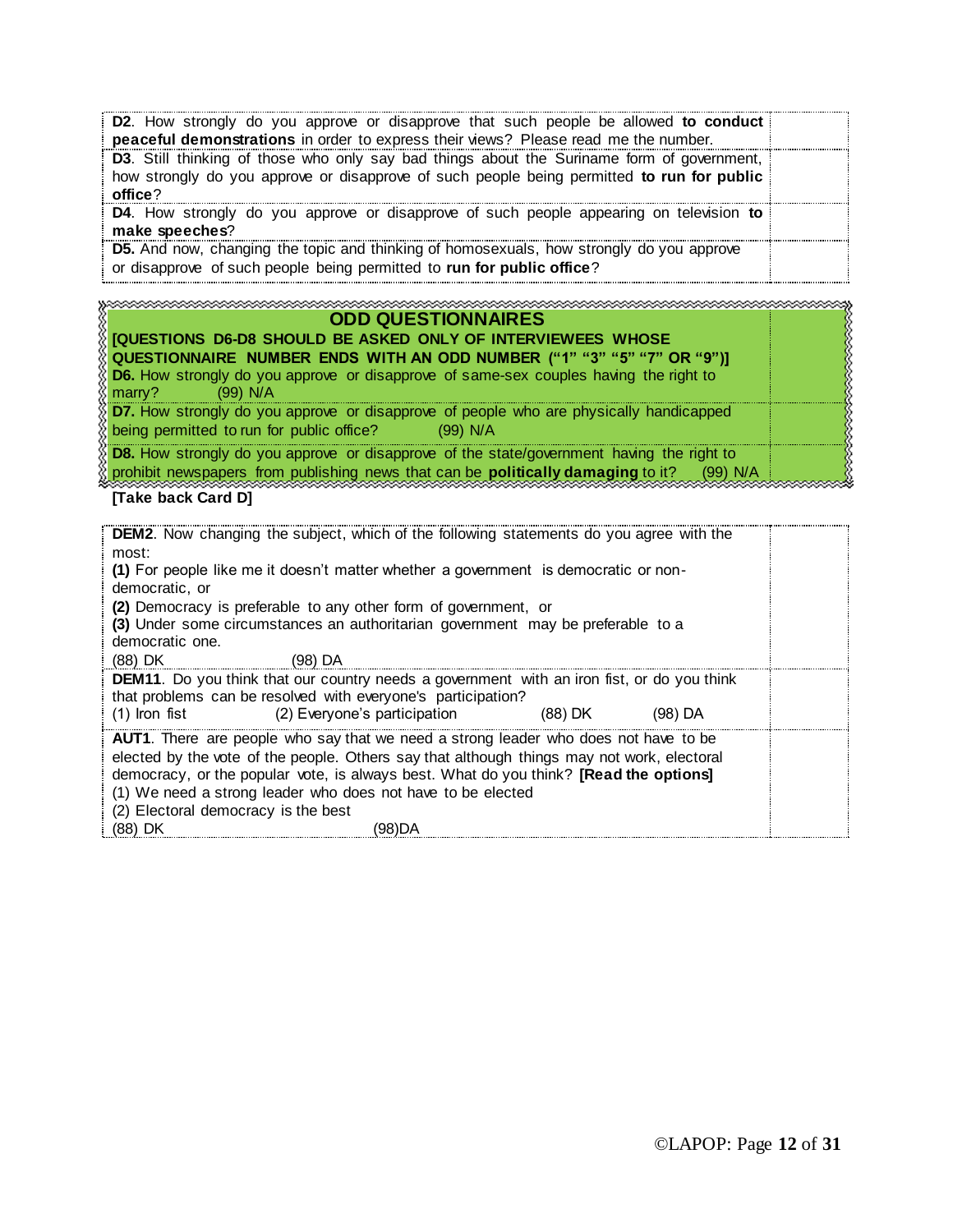|                                                                                               | N/A<br>Did not try<br>or did not | No          | Yes i | DK.          | DA |  |
|-----------------------------------------------------------------------------------------------|----------------------------------|-------------|-------|--------------|----|--|
|                                                                                               | have<br>contact                  |             |       |              |    |  |
| Now we want to talk about your personal                                                       |                                  |             |       |              |    |  |
| experience with things that happen in                                                         |                                  |             |       |              |    |  |
| everyday life<br><b>EXC2.</b> Has a police officer asked you for a                            |                                  | 0           | 1.    | 88           | 98 |  |
| bribe in the last twelve months?                                                              |                                  |             |       |              |    |  |
| <b>EXC6.</b> In the last twelve months, did any                                               |                                  | 0           | 1     | 88           | 98 |  |
| government employee ask you for a bribe?                                                      |                                  |             |       |              |    |  |
| EXC20. In the last twelve months, did any                                                     |                                  | 0           | 1     | 88           | 98 |  |
| soldier or military officer ask you for a<br>bribe?                                           |                                  |             |       |              |    |  |
| <b>EXC11.</b> In the last twelve months, did you                                              | 99                               |             |       |              |    |  |
| have any official dealings in the district                                                    |                                  |             |       |              |    |  |
| commissioner?<br>If the answer is No $\rightarrow$ mark 99                                    |                                  |             |       |              |    |  |
| If it is Yes $\rightarrow$ ask the following:                                                 |                                  |             |       |              |    |  |
| In the last twelve months, to process any kind                                                |                                  |             |       |              |    |  |
| of document in your municipal government,                                                     |                                  | 0           | 1     | 88           | 98 |  |
| like a permit for example, did you have to pay                                                |                                  |             |       |              |    |  |
| any money above that required by law?                                                         |                                  |             |       |              |    |  |
| EXC13. Do you work?<br>If the answer is No $\rightarrow$ mark 99                              | 99                               |             |       |              |    |  |
| If it is Yes $\rightarrow$ ask the following:                                                 |                                  |             |       |              |    |  |
| In your work, have you been asked to pay a                                                    |                                  | 0           | 1     | 88           | 98 |  |
| bribe in the last twelve months?                                                              |                                  |             |       |              |    |  |
| <b>EXC14.</b> In the last twelve months, have you                                             | 99                               |             |       |              |    |  |
| had any dealings with the courts?                                                             |                                  |             |       |              |    |  |
| If the answer is No $\rightarrow$ mark 99                                                     |                                  |             |       |              |    |  |
| If it is Yes $\rightarrow$ ask the following:                                                 |                                  |             |       |              |    |  |
| Did you have to pay a bribe to the courts in                                                  |                                  | 0           | 1     | 88           | 98 |  |
| the last twelve months?                                                                       |                                  |             |       |              |    |  |
| <b>EXC15.</b> Have you used any public health<br>services in the last twelve months?          | 99                               |             |       |              |    |  |
| If the answer is No $\rightarrow$ mark 99                                                     |                                  |             |       |              |    |  |
| If it is Yes $\rightarrow$ ask the following:                                                 |                                  |             |       |              |    |  |
| In order to be seen in a hospital or a clinic in                                              |                                  |             |       |              |    |  |
| the last twelve months, did you have to pay a                                                 |                                  | $\mathbf 0$ | 1     | 88           | 98 |  |
| bribe?                                                                                        |                                  |             |       |              |    |  |
| <b>EXC16.</b> Have you had a child in school in the                                           | 99                               |             |       |              |    |  |
| last twelve months?                                                                           |                                  |             |       |              |    |  |
| If the answer is No $\rightarrow$ mark 99                                                     |                                  |             |       |              |    |  |
| If it is Yes $\rightarrow$ ask the following:                                                 |                                  |             |       |              |    |  |
| Have you had to pay a bribe at school in the                                                  |                                  | 0           | 1     | 88           | 98 |  |
| last twelve months?<br>EXC18. Do you think given the way things                               |                                  |             |       |              |    |  |
| are, sometimes paying a bribe is justified?                                                   |                                  | 0           | 1     | 88           | 98 |  |
|                                                                                               |                                  |             |       |              |    |  |
| <b>EXC7.</b> Taking into account your own experience or what you have heard, corruption among |                                  |             |       |              |    |  |
| public officials is [Read] (1) Very common                                                    | (2) Common                       |             |       | (3) Uncommon |    |  |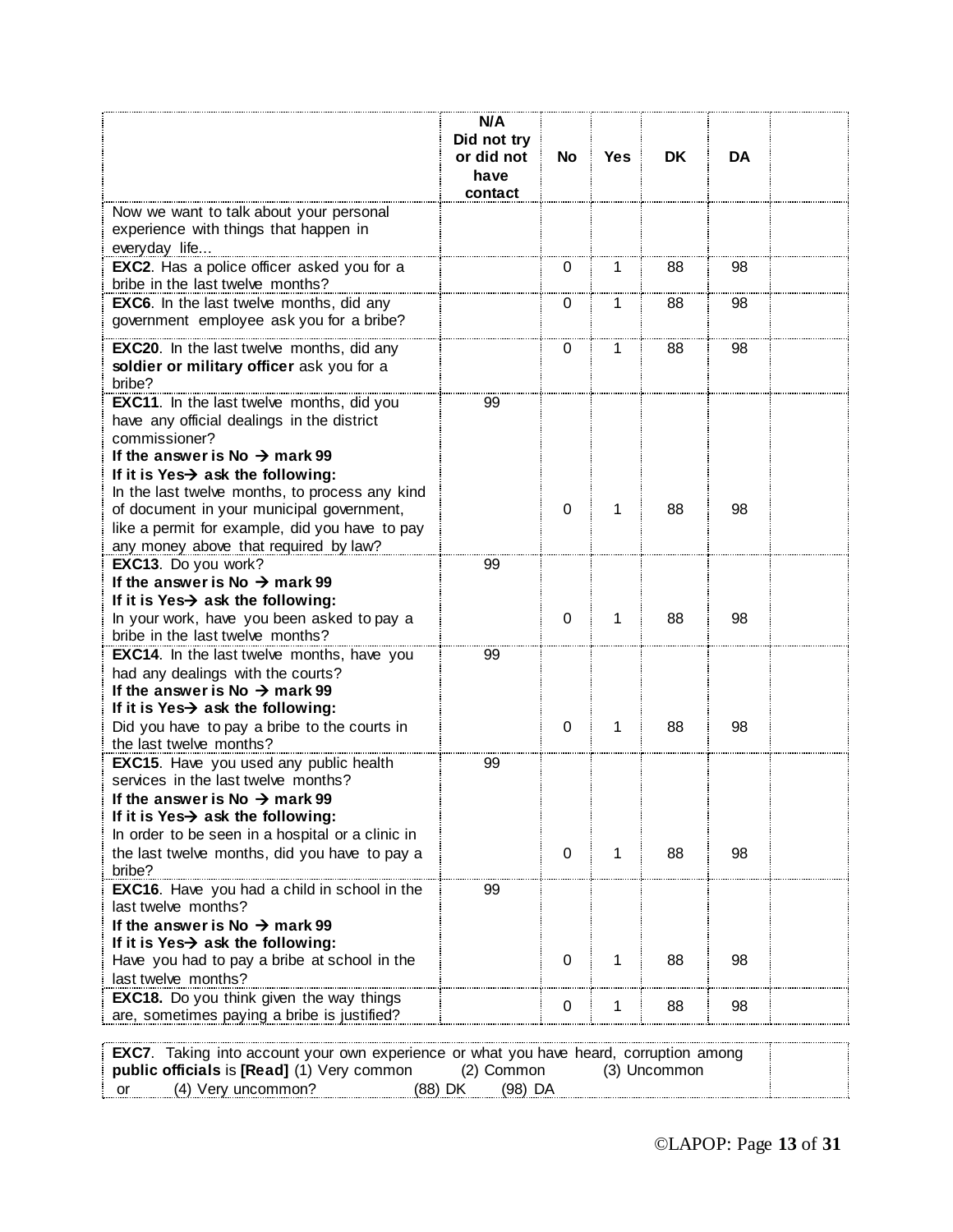|                                                                  |     |                    | <b>[EXC7MIL.</b> Taking into account your own experience or what you have heard, corruption in |         |  |
|------------------------------------------------------------------|-----|--------------------|------------------------------------------------------------------------------------------------|---------|--|
| the <b>Armed Forces</b> is <b>[Read options]</b> (1) Very common |     |                    | (2) Common                                                                                     |         |  |
| (3) Uncommon                                                     | .or | (4) Very uncommon? | (88) DK                                                                                        | (98) DA |  |

Now, changing the subject, and thinking **about your experiences in the past year,** have you ever felt discriminated against, that is, treated worse than other people, in the following places? **Yes No DK DA INAP DIS2.** In government offices [courts, agencies, municipal  $\begin{array}{|c|c|c|c|c|}\n\hline\n\text{goverment} & 2 & 88 & 98 & 99\n\end{array}$ **DIS3.** At work or school or when you have looked for work 1 2 88 98 99 **DIS5.** In public places, such as on the street, in public squares, in shops or in the market place? <sup>1</sup> <sup>2</sup> <sup>88</sup> <sup>98</sup>

| VB1. Are you registered to vote?                                                    |  |  |  |  |  |  |  |  |  |  |  |
|-------------------------------------------------------------------------------------|--|--|--|--|--|--|--|--|--|--|--|
| (1) Yes (2) No (3) Being processed (88) DK (98) DA                                  |  |  |  |  |  |  |  |  |  |  |  |
| INF1. Do you have a national identification card?                                   |  |  |  |  |  |  |  |  |  |  |  |
| (1) Yes (2) No (88) DK<br>(98) DA                                                   |  |  |  |  |  |  |  |  |  |  |  |
| VB2. Did you vote in the last 2010 elections?                                       |  |  |  |  |  |  |  |  |  |  |  |
| (1) Voted [Continue]                                                                |  |  |  |  |  |  |  |  |  |  |  |
| (2) Did not vote [Go to VB10]                                                       |  |  |  |  |  |  |  |  |  |  |  |
| (98) DA <b>[Go to VB10]</b><br>$(88)$ DK $\overline{G}$ to VB10                     |  |  |  |  |  |  |  |  |  |  |  |
| VB3. Who did you vote for in the last 2010 elections? [DON'T READ THE LIST]         |  |  |  |  |  |  |  |  |  |  |  |
| (00) none (Blank ballot or spoiled or null ballot)                                  |  |  |  |  |  |  |  |  |  |  |  |
| (2731) Nieuw Front (New Front) (NPS/SPA/VHP/DA'91)                                  |  |  |  |  |  |  |  |  |  |  |  |
| (2732) Volksalliantie (People's Alliance for Progress) (PL/UPS/PSV/TP 2000)         |  |  |  |  |  |  |  |  |  |  |  |
| (2733) Mega Combinatie (NDP/KTPI/PALU/NS)                                           |  |  |  |  |  |  |  |  |  |  |  |
| (2734) BVD/PVF Combinatie (BVD/PVF)                                                 |  |  |  |  |  |  |  |  |  |  |  |
| (2735) A-Combinatie (ABOP/BEP/SEEKA)                                                |  |  |  |  |  |  |  |  |  |  |  |
| (2736) Democratische Unie Suriname (Democratic Union Suriname) (DUS)                |  |  |  |  |  |  |  |  |  |  |  |
| (2713) Partij voor Democratie en Ontwikkeling door Eenheid (Party for Democracy and |  |  |  |  |  |  |  |  |  |  |  |
| Development in Unity) (DOE)                                                         |  |  |  |  |  |  |  |  |  |  |  |
| (2737) Nationale Unie (National Union) (NU)                                         |  |  |  |  |  |  |  |  |  |  |  |
| (2738) Permanente Voorspoed Republiek Suriname (PVRS)                               |  |  |  |  |  |  |  |  |  |  |  |
| (77) Other                                                                          |  |  |  |  |  |  |  |  |  |  |  |
| (88) DK (98) DA (99) N/A (Did not vote)                                             |  |  |  |  |  |  |  |  |  |  |  |
| VB10. Do you currently identify with a political party?                             |  |  |  |  |  |  |  |  |  |  |  |
| (1) Yes [Continue] $(2)$ No [Go to POL1] $(88)$ DK [Skip to POL1]                   |  |  |  |  |  |  |  |  |  |  |  |
| $(98)$ DA $[Skip$ to POL1]                                                          |  |  |  |  |  |  |  |  |  |  |  |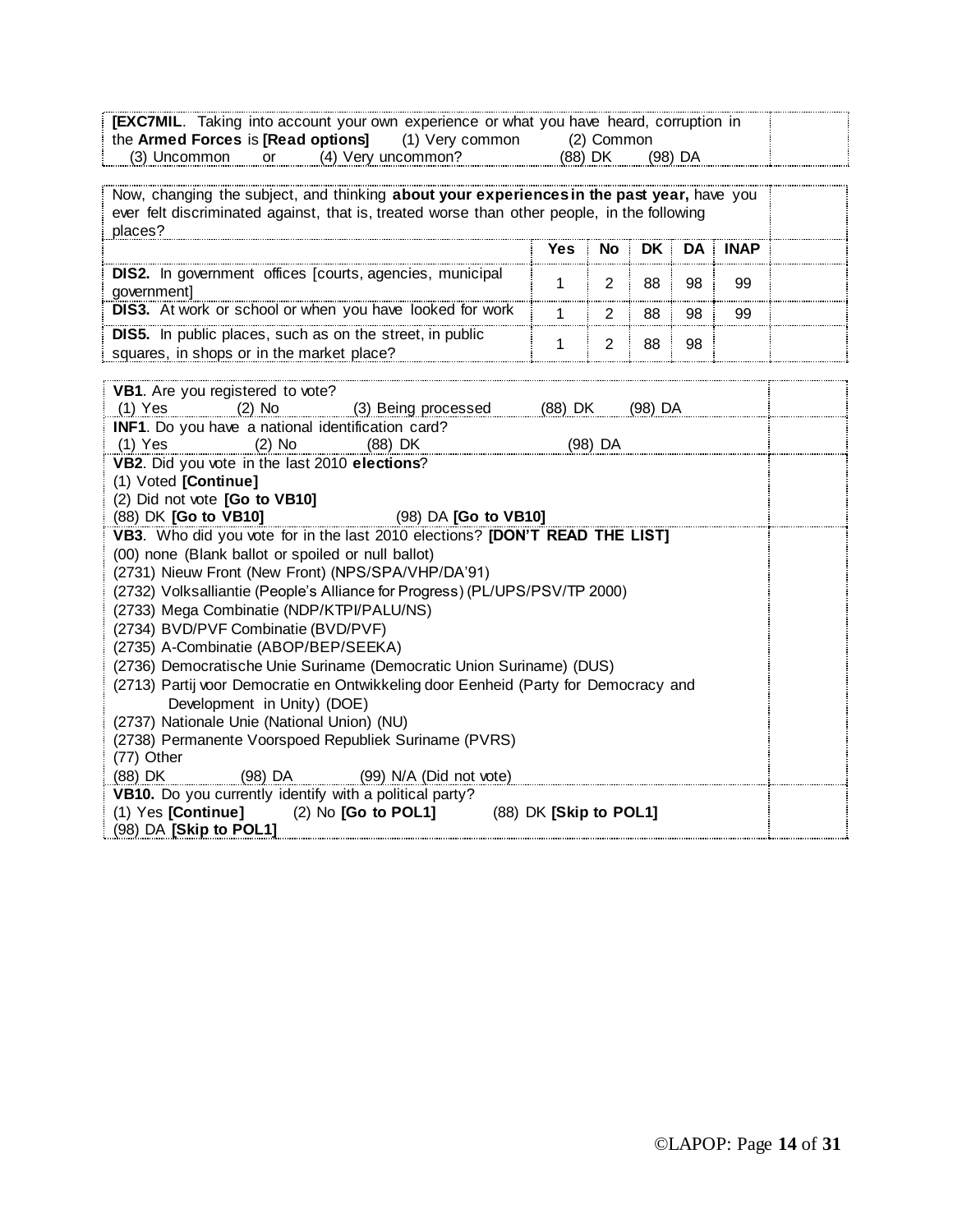| VB11. Which political party do you identify with? [DON'T READ THE LIST]                              |  |
|------------------------------------------------------------------------------------------------------|--|
| (2702) Democraten 21 (Democrats of the 21st Century) (D21)                                           |  |
| (2703) Nieuw Suriname (New Suriname) (NS)                                                            |  |
| (2704) Politieke Vleugel van de FAL (Political Wing of the FAL) (PVF)                                |  |
| (2705) Trefpunt 2000 (Meeting Point 2000)                                                            |  |
| (2706) Algemene Bevrijdings- en Ontwikkelingspartij (General Interior Development Party)<br>(ABOP)   |  |
| (2707) Nationale Democratische Partij (National Democratic Party) (NDP)                              |  |
| (2708) Democratisch Alternatief '91 (Democratic Alternative '91) (DA'91)                             |  |
| (2709) Nationale Partij Suriname (National Party Suriname) (NPS)                                     |  |
| (2710) Verenigde Hervormings Partij (United Reform Party) (VHP)                                      |  |
| (2711) Pertjaja Luhur                                                                                |  |
| (2712) Surinaamse Partij van de Arbeid (Surinamese Labor Party) (SPA)                                |  |
| (2713) Partij voor Democratie en Ontwikkeling door Eenheid (Party for Democracy and                  |  |
| Development in Unity) (DOE)                                                                          |  |
| (2715) Basispartij voor Vernieuwing en Democratie (Grassroots Party for Renewal and                  |  |
| Democracy) (BVD)                                                                                     |  |
| (2716) Kerukunan Tulodo Prenatan Inggil (Party for National Unity and Solidarity of the              |  |
| Highest Order) (KTPI)                                                                                |  |
| (2719) Progressieve Arbeiders en Landbouwers Unie (Progressive Laborers and Farmers<br>Union) (PALU) |  |
| (2720) Progressieve Politieke Partij (Progressive Political Party) (PPP)                             |  |
| (2721) Seeka                                                                                         |  |
| (2722) Unie van Progressieve Surinamers (Union of Progressive Surinamers) (UPS)                      |  |
| (2723) Broederschap en Eenheid in de Politiek (Brotherhood and Unity in Politics) (BEP)              |  |
| (2736) Democratische Unie Suriname (Democratic Union Suriname) (DUS)                                 |  |
| (2737) Nationale Unie (National Union) (NU)                                                          |  |
| (2738) Permanente Voorspoed Republiek Suriname (PVRS)                                                |  |
| (2739) Progresieve Surinaamse Volkspartij (PSV)                                                      |  |
| (77) Other                                                                                           |  |
| (99) NA<br>(88) DK<br>(98) DA                                                                        |  |

| HOW. | much | interest do you have in politics: a lot, some, little or none? | .<br>.<br>. | . |  |
|------|------|----------------------------------------------------------------|-------------|---|--|
|      |      |                                                                | nk          |   |  |

| VB20. If the next presidential elections were being held this week, what would you do? [Read<br>options] |           |              |  |  |  |  |  |  |  |
|----------------------------------------------------------------------------------------------------------|-----------|--------------|--|--|--|--|--|--|--|
| (1) Wouldn't vote                                                                                        |           |              |  |  |  |  |  |  |  |
| (2) Would vote for the incumbent candidate or party                                                      |           |              |  |  |  |  |  |  |  |
| (3) Would vote for a candidate or party different from the current administration                        |           |              |  |  |  |  |  |  |  |
| (4) Would go to vote but would leave the ballot blank or would purposely cancel my vote                  |           |              |  |  |  |  |  |  |  |
| (88) DK<br>$(98)$ DA                                                                                     |           |              |  |  |  |  |  |  |  |
| <b>PP1.</b> During election times, some people try to convince others to vote for a party or             |           |              |  |  |  |  |  |  |  |
| candidate. How often have you tried to persuade others to vote for a party or candidate?                 |           |              |  |  |  |  |  |  |  |
| [Read the options]                                                                                       |           |              |  |  |  |  |  |  |  |
| (1) Frequently (2) Occasionally (3) Rarely, or (4) Never (88) DK (98) DA                                 |           |              |  |  |  |  |  |  |  |
| <b>PP2.</b> There are people who work for parties or candidates during electoral campaigns. Did you      |           |              |  |  |  |  |  |  |  |
| work for any candidate or party in the last 2010 elections?                                              |           |              |  |  |  |  |  |  |  |
| (1) Yes, worked (2) Did not work (88) DK                                                                 |           | (98) DA      |  |  |  |  |  |  |  |
| VB50. Some say that in general, men are better political leaders than women. Do you strongly             |           |              |  |  |  |  |  |  |  |
| agree, agree, disagree or strongly disagree?                                                             |           |              |  |  |  |  |  |  |  |
| (1) Strongly agree                                                                                       | (2) Agree | (3) Disagree |  |  |  |  |  |  |  |
| (4) Strongly disagree                                                                                    | (88) DK   | (98) DA      |  |  |  |  |  |  |  |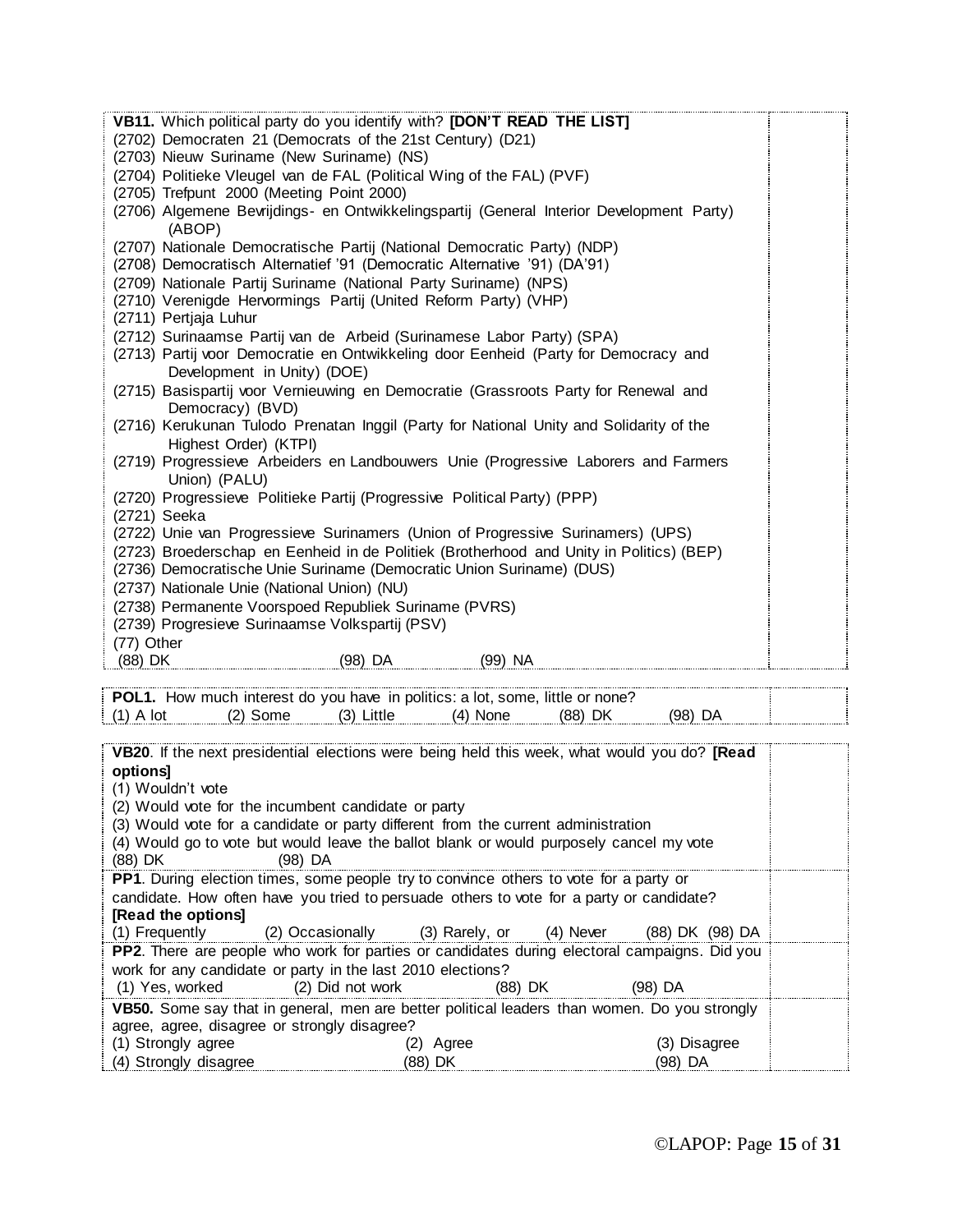| <b>ODD QUESTIONNAIRES</b><br><b>[QUESTIONS VB51-AB5 SHOULD BE ASKED ONLY OF INTERVIEWEES WHOSE</b><br>QUESTIONNAIRE NUMBER ENDS WITH AN ODD NUMBER ("1" "3" "5" "7" OR "9")] |                                                         |                                             |  |  |  |  |  |  |
|------------------------------------------------------------------------------------------------------------------------------------------------------------------------------|---------------------------------------------------------|---------------------------------------------|--|--|--|--|--|--|
| VB51. Who do you think would be more corrupt as a politician, a man or a woman, or are both                                                                                  |                                                         |                                             |  |  |  |  |  |  |
| the same?<br>$(1)$ A man<br>(2) A woman                                                                                                                                      | (3) Both the same                                       |                                             |  |  |  |  |  |  |
| $(88)$ DK and $(88)$<br>$(98)$ DA                                                                                                                                            | <u> 1999 - Jan Jawa Barat, pre</u><br>$(99)$ N/A        |                                             |  |  |  |  |  |  |
| VB52. If a politician is responsible for running the national economy, who would do a better                                                                                 |                                                         |                                             |  |  |  |  |  |  |
| job, a man, or a woman or does it not matter?<br>$(1)$ A man                                                                                                                 |                                                         | (3) It does not matter                      |  |  |  |  |  |  |
| (88) DK                                                                                                                                                                      | $(2)$ A woman<br>(98) DA<br>$(99)$ N/A                  |                                             |  |  |  |  |  |  |
| Now we are going to talk about race or skin color of politicians.                                                                                                            |                                                         |                                             |  |  |  |  |  |  |
| VB53. Some say that in general, people with dark skin are not good political leaders. Do you<br>strongly agree, agree, disagree or strongly disagree?                        |                                                         |                                             |  |  |  |  |  |  |
| [Interviewer: "dark skin" refers to blacks, Amerindians, "non-whites" in general]                                                                                            |                                                         |                                             |  |  |  |  |  |  |
| (1) Strongly agree (2) Agree (3) Disagree (4) Strongly disagree                                                                                                              |                                                         |                                             |  |  |  |  |  |  |
| (88) DK                                                                                                                                                                      | $(98)$ DA $(99)$ N/A                                    |                                             |  |  |  |  |  |  |
| RAC1CA. According to various studies, people with dark skin are poorer than the rest of the<br>population. What do you think is the main reason for this?                    |                                                         |                                             |  |  |  |  |  |  |
| [Read alternatives, just one answer]                                                                                                                                         |                                                         |                                             |  |  |  |  |  |  |
| (1) Because of their culture, or                                                                                                                                             |                                                         | (2) Because they have been treated unjustly |  |  |  |  |  |  |
| (3) [Do not read] Another response<br>$(99)$ N/A                                                                                                                             | $(88)$ DK                                               | $(98)$ DA                                   |  |  |  |  |  |  |
| Changing the subject, and talking about the qualities that children ought to have, I am going to                                                                             |                                                         |                                             |  |  |  |  |  |  |
| mention various characteristics and I would like you to tell me which one is the most important                                                                              |                                                         |                                             |  |  |  |  |  |  |
| for a child:<br><b>AB1.</b> (1) Independence, or (2) Respect for adults (3) [Don't read] Both                                                                                |                                                         |                                             |  |  |  |  |  |  |
| $(88)$ DK                                                                                                                                                                    | $(98)$ DA                                               | $(99)$ N/A                                  |  |  |  |  |  |  |
| AB2. (1) Obedience, or                                                                                                                                                       | (2) Autonomy (self-sufficiency, taking care of oneself) |                                             |  |  |  |  |  |  |
| (3) <b>[Don't read]</b> Both (88) DK<br>(99) N/A                                                                                                                             |                                                         | $(98)$ DA                                   |  |  |  |  |  |  |
| AB5. (1) Creativity, or                                                                                                                                                      | (2) Discipline                                          | (3) [Don't read] Both                       |  |  |  |  |  |  |
| (88) DK                                                                                                                                                                      | (98) DA                                                 | (99) N/A                                    |  |  |  |  |  |  |

| <b>EVEN QUESTIONNAIRES</b>                                                              |                               |         |          |  |  |  |  |  |  |
|-----------------------------------------------------------------------------------------|-------------------------------|---------|----------|--|--|--|--|--|--|
| QUESTIONS SNW1A-MIL11E SHOULD BE ASKED ONLY OF INTERVIEWEES WHOSE                       |                               |         |          |  |  |  |  |  |  |
| <b>QUESTIONNAIRE NUMBER ENDS WITH AN EVEN NUMBER ("0" "2" "4" "6" OR "8")]</b>          |                               |         |          |  |  |  |  |  |  |
| SNW1A. Do you personally know an elected official or some person who was a candidate in |                               |         |          |  |  |  |  |  |  |
| the most recent national or local elections?                                            |                               |         |          |  |  |  |  |  |  |
| $(1)$ Yes                                                                               | $(2)$ No $[Go$ to MIL10A]     |         |          |  |  |  |  |  |  |
| (88) DK [Go to MIL10A]                                                                  | (98) DA <b>[Go to MIL10A]</b> |         | (99) N/A |  |  |  |  |  |  |
| SNW1B. And is this position at the local or national level?                             |                               |         |          |  |  |  |  |  |  |
| $\parallel$ (1) Local                                                                   | (3) National                  |         |          |  |  |  |  |  |  |
| $(4)$ Candidates at more than one level                                                 | (88) DK                       | (98) DA | (99) N/A |  |  |  |  |  |  |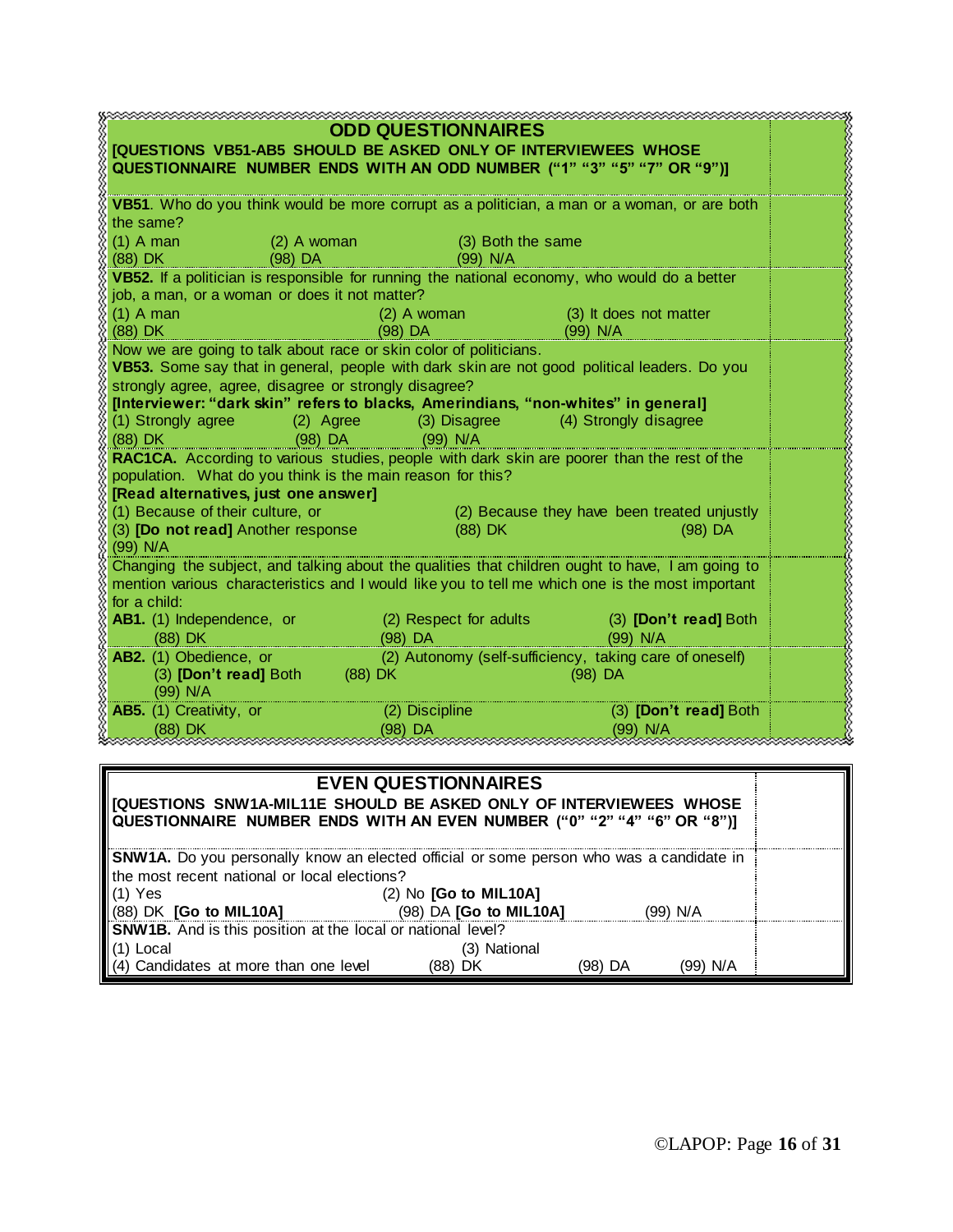### **EVEN QUESTIONNAIRES**

#### **[ASK ONLY FOR RESPONDENTS WHOSE QUESTIONNAIRE NUMBER ENDS IN AN EVEN NUMBER ("0" "2" "4" "6" "8").]**

Now, I would like to ask you how much you trust the governments of the following countries. For each country, tell me if in your opinion it is very trustworthy, somewhat trustworthy, not very trustworthy, or not at all trustworthy, or if you don't have an opinion.

|                                                                                                                                                                                                | trust-<br>worthy | Very Somewhat Not very<br>trust-<br>worthy | trust-<br>worthy | Not at all<br>trust-<br>worthy | <b>DK/No</b><br>opinion | <b>DA</b> | <b>N/A</b> |  |
|------------------------------------------------------------------------------------------------------------------------------------------------------------------------------------------------|------------------|--------------------------------------------|------------------|--------------------------------|-------------------------|-----------|------------|--|
| MIL10A. The government of<br>China. In your opinion, is it very<br>trustworthy, somewhat<br>trustworthy, not very trustworthy,<br>or not at all trustworthy, or do<br>you not have an opinion? | 1                | $\overline{2}$                             | 3                | 4                              | 88                      | 98        | 99         |  |
| <b>MIL10B.</b> That of Russia. In your<br>opinion, is it very trustworthy,<br>somewhat trustworthy, not very<br>trustworthy, or not at all<br>trustworthy, or do you not have<br>an opinion?   | 1                | $\overline{2}$                             | 3                | 4                              | 88                      | 98        | 99         |  |
| MIL10C. Iran. In your opinion, is<br>it very trustworthy, somewhat<br>trustworthy, not very trustworthy,<br>or not at all trustworthy, or do<br>you not have an opinion?                       | $\mathbf{1}$     | $\overline{2}$                             | 3                | 4                              | 88                      | 98        | 99         |  |
| MIL10D. Israel. In your opinion,<br>is it very trustworthy, somewhat<br>trustworthy, not very trustworthy,<br>or not at all trustworthy, or do<br>you not have an opinion?                     | $\mathbf{1}$     | $\overline{2}$                             | 3                | 4                              | 88                      | 98        | 99         |  |
| <b>MIL10E.</b> United States. In your<br>opinion, is it very trustworthy,<br>somewhat trustworthy, not very<br>trustworthy, or not at all<br>trustworthy, or do you not have<br>an opinion?    | $\mathbf{1}$     | $\overline{2}$                             | 3                | $\overline{\mathbf{4}}$        | 88                      | 98        | 99         |  |

Now I would like to ask you about the relations in general of our country with other nations around the world. When you think of our country's relationship with **China**, would you say that in the last 5 years our relationship has become closer, more distant, or has it remained about the same, or do you not have an opinion?

|                                                                                                                                                                                                   | Closer | <b>About</b><br>the same distant opinion | More | No |    | DA N/A |  |
|---------------------------------------------------------------------------------------------------------------------------------------------------------------------------------------------------|--------|------------------------------------------|------|----|----|--------|--|
| <b>IMIL11A.</b> China.                                                                                                                                                                            |        |                                          |      | 88 | 98 | 99     |  |
| <b>MIL11B.</b> And our country's relationship with                                                                                                                                                |        |                                          |      |    |    |        |  |
| Russia. Would you say that in the last 5 years<br>our relationship has become closer, more<br>distant, or has it remained about the same, or<br>do you not have an opinion?                       |        |                                          |      | 88 | 98 | 99     |  |
| <b>MIL11C.</b> And with Iran. Would you say that in<br>the last 5 years our relationship has become<br>closer, more distant, or has it remained about<br>the same, or do you not have an opinion? |        |                                          | З    | 88 | 98 | 99     |  |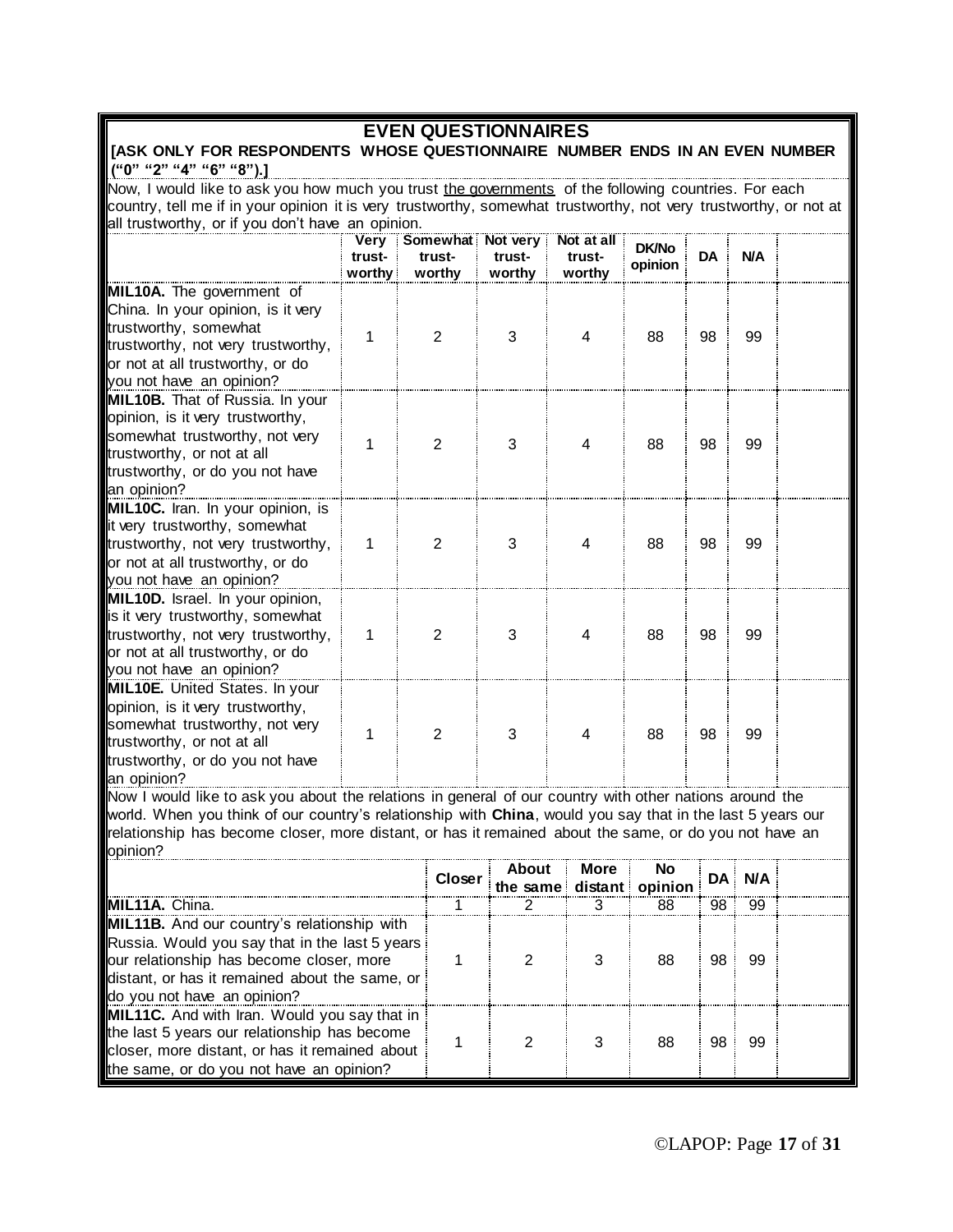| <b>EVEN QUESTIONNAIRES</b>                                                                                                                                                                                             |        |                                     |      |           |           |            |  |  |  |  |  |
|------------------------------------------------------------------------------------------------------------------------------------------------------------------------------------------------------------------------|--------|-------------------------------------|------|-----------|-----------|------------|--|--|--|--|--|
|                                                                                                                                                                                                                        | Closer | About i<br>the same distant opinion | More | <b>No</b> | <b>DA</b> | <b>N/A</b> |  |  |  |  |  |
| <b>MIL11D.</b> And with Israel. Would you say that<br>in the last 5 years our relationship has<br>become closer, more distant, or has it<br>remained about the same, or do you not have<br>an opinion?                 |        |                                     |      | 88        | 98        | 99         |  |  |  |  |  |
| <b>MIL11E.</b> Finally, with the United States.<br>Would you say that in the last 5 years our<br>relationship has become closer, more distant,<br>or has it remained about the same, or do you<br>not have an opinion? |        |                                     | З    | 88        | 98        | 99         |  |  |  |  |  |

On a different subject…

|                                        |        |         |           |  |  | <b>CCT1NEW.</b> Do you or someone in your household receive monthly assistance in the form of |  |  |  |
|----------------------------------------|--------|---------|-----------|--|--|-----------------------------------------------------------------------------------------------|--|--|--|
| money or products from the government? |        |         |           |  |  |                                                                                               |  |  |  |
| (1) Yes                                | (2) No | (88) DK | $(98)$ DA |  |  |                                                                                               |  |  |  |

|    |    |    |                                                            | 5υ |                                                          |                                                                   |
|----|----|----|------------------------------------------------------------|----|----------------------------------------------------------|-------------------------------------------------------------------|
|    |    |    |                                                            |    |                                                          |                                                                   |
|    |    | 3  |                                                            | 5  | h                                                        |                                                                   |
|    | 8  | q  | 10                                                         |    |                                                          |                                                                   |
|    | 12 | 13 |                                                            |    |                                                          |                                                                   |
| 14 | 15 | 16 |                                                            | 18 | 19                                                       | 20                                                                |
| 13 | 14 | 15 | 16                                                         |    |                                                          |                                                                   |
| 88 |    |    |                                                            |    |                                                          |                                                                   |
| 98 |    |    |                                                            |    |                                                          |                                                                   |
|    |    |    | <b>ED.</b> How many years of schooling have you completed? |    | total number of years [Use the table below for the code] | (primary, secondary, university, post-secondary not university) = |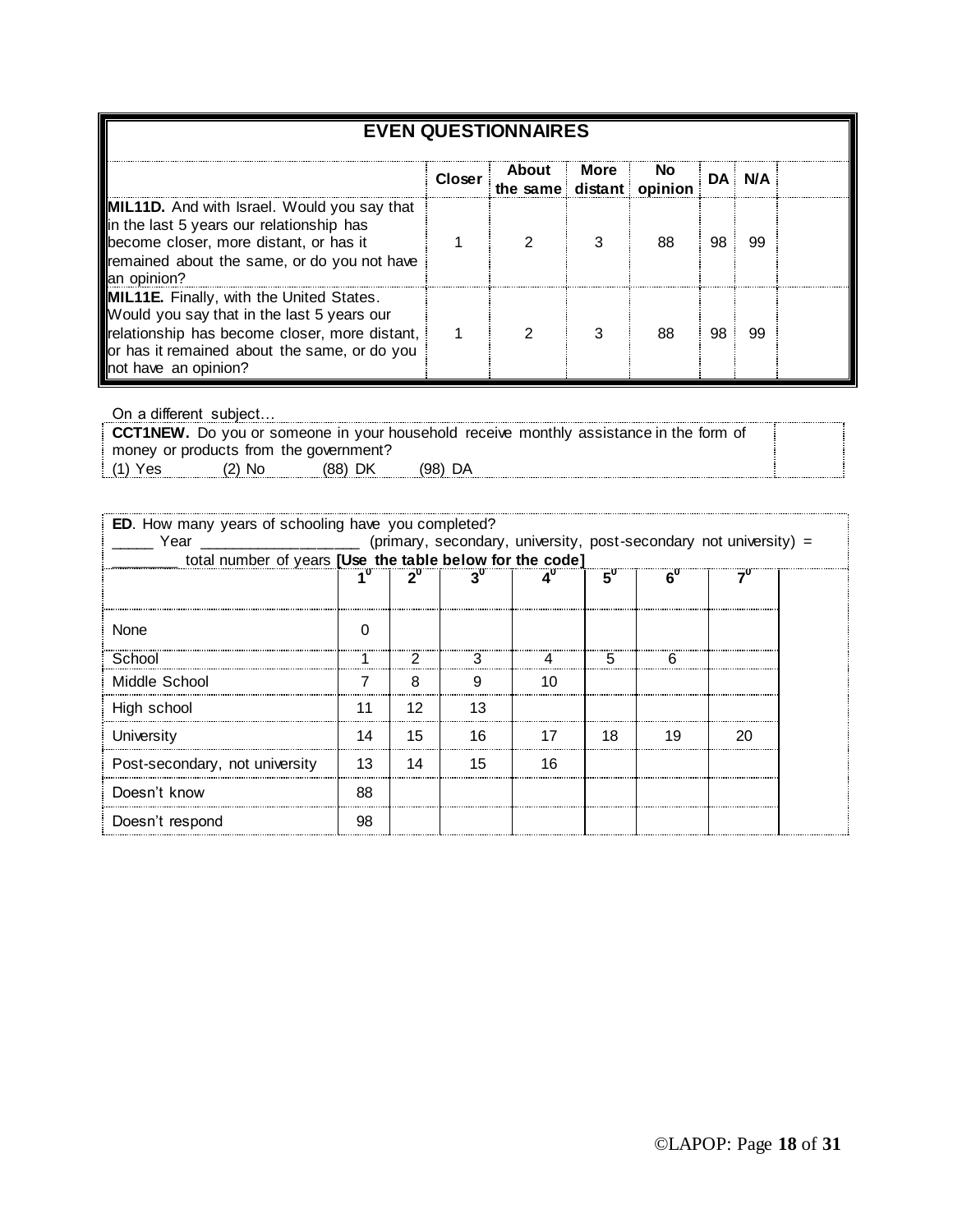|                                                                                               | <b>ODD QUESTIONNAIRES</b>               |          |  |
|-----------------------------------------------------------------------------------------------|-----------------------------------------|----------|--|
| <b>[ED2 AND MOV1 SHOULD ONLY BE ASKED FOR INTERVIEWEES WHOSE</b>                              |                                         |          |  |
| QUESTIONNAIRE NUMBER ENDS WITH AN ODD NUMBER("1" "3" "5" "7" ó "9")]                          |                                         |          |  |
| <b>ED2.</b> And what educational level did your mother complete? <b>[DO NOT READ OPTIONS]</b> |                                         |          |  |
| $(00)$ None                                                                                   |                                         |          |  |
| (01) Primary incomplete                                                                       |                                         |          |  |
| (02) Primary complete                                                                         |                                         |          |  |
| (03) Secondary incomplete                                                                     |                                         |          |  |
| (04) Secondary complete                                                                       |                                         |          |  |
| (05) Technical school/Associate degree incomplete                                             |                                         |          |  |
| (06) Technical school/Associate degree complete                                               |                                         |          |  |
| (07) University (bachelor's degree or higher) incomplete                                      |                                         |          |  |
| (08) University (bachelor's degree or higher) complete                                        |                                         |          |  |
| $(88)$ DK                                                                                     |                                         |          |  |
| $(98)$ DA                                                                                     |                                         |          |  |
| $(99)$ N/A                                                                                    |                                         |          |  |
| <b>MOV1.</b> Would you describe yourself as belonging to the ? <b>[READ OPTIONS]</b>          |                                         |          |  |
| (1) Upper class                                                                               | (2) Upper middle class (3) Middle class |          |  |
| (4) Lower middle class, or (5) Lower class?                                                   |                                         |          |  |
| (88) DK                                                                                       | (98) DA                                 | (99) N/A |  |

| Q2D-Y. On what day, month and year were you born? [If respondent refuses to<br>say the day and month, ask for only the year, or ask for the age and then<br>calculate the year. | Q2D<br>Dav |
|---------------------------------------------------------------------------------------------------------------------------------------------------------------------------------|------------|
| Day Month $(01 =$ January)                                                                                                                                                      | Q2M        |
| Year                                                                                                                                                                            | Month      |
| (For Q2D and Q2M: $88 = DK$ and $98 = DR$ )                                                                                                                                     | O2         |
| $(For Q2Y: 8888 = DK and 9888 = DR)$                                                                                                                                            | Year       |

| Q3C. What is your religion, if any? [Do not read options]<br>[If the respondent says that he/she has no religion, probe to see if he/she should be                                                                                                                           |  |
|------------------------------------------------------------------------------------------------------------------------------------------------------------------------------------------------------------------------------------------------------------------------------|--|
| located in option 4 or 11]                                                                                                                                                                                                                                                   |  |
| (1) Catholic                                                                                                                                                                                                                                                                 |  |
| (2) Protestant, Mainline Protestant or Protestant non-Evangelical (Christian; Calvinist;<br>Lutheran; Methodist; Presbyterian; Disciple of Christ; Anglican; Episcopalian; Moravian).                                                                                        |  |
| $(2701)$ Muslim                                                                                                                                                                                                                                                              |  |
| (2702) Hindu                                                                                                                                                                                                                                                                 |  |
| (2703) Other non-Christian Eastern Religions (Buddhist; Taoist; Confucianism; Baha'i).                                                                                                                                                                                       |  |
| (4) None (Believes in a Supreme Entity but does not belong to any religion)                                                                                                                                                                                                  |  |
| (5) Evangelical and Pentecostal (Evangelical; Pentecostals; Church of God; Assemblies of<br>God; Universal Church of the Kingdom of God; International Church of the Foursquare<br>Gospel; Christ Pentecostal Church; Christian Congregation; Mennonite; Brethren; Christian |  |
| Reformed Church; Charismatic non-Catholic; Light of World; Baptist; Nazarene; Salvation<br>Army; Adventist; Seventh-Day Adventist; Sara Nossa Terra).                                                                                                                        |  |
| (6) LDS (Mormon).                                                                                                                                                                                                                                                            |  |
| (7) Traditional Religions or Native Religions (Candomblé, Voodoo, Rastafarian, Mayan<br>Traditional Religion; Umbanda; Maria Lonza; Inti; Kardecista, Santo Daime, Esoterica).                                                                                               |  |
| (10) Jewish (Orthodox; Conservative; Reform).                                                                                                                                                                                                                                |  |
| (11) Agnostic, atheist (Does not believe in God).                                                                                                                                                                                                                            |  |
| (12) Jehovah's Witness.                                                                                                                                                                                                                                                      |  |
| (88) DK<br>(98) DA                                                                                                                                                                                                                                                           |  |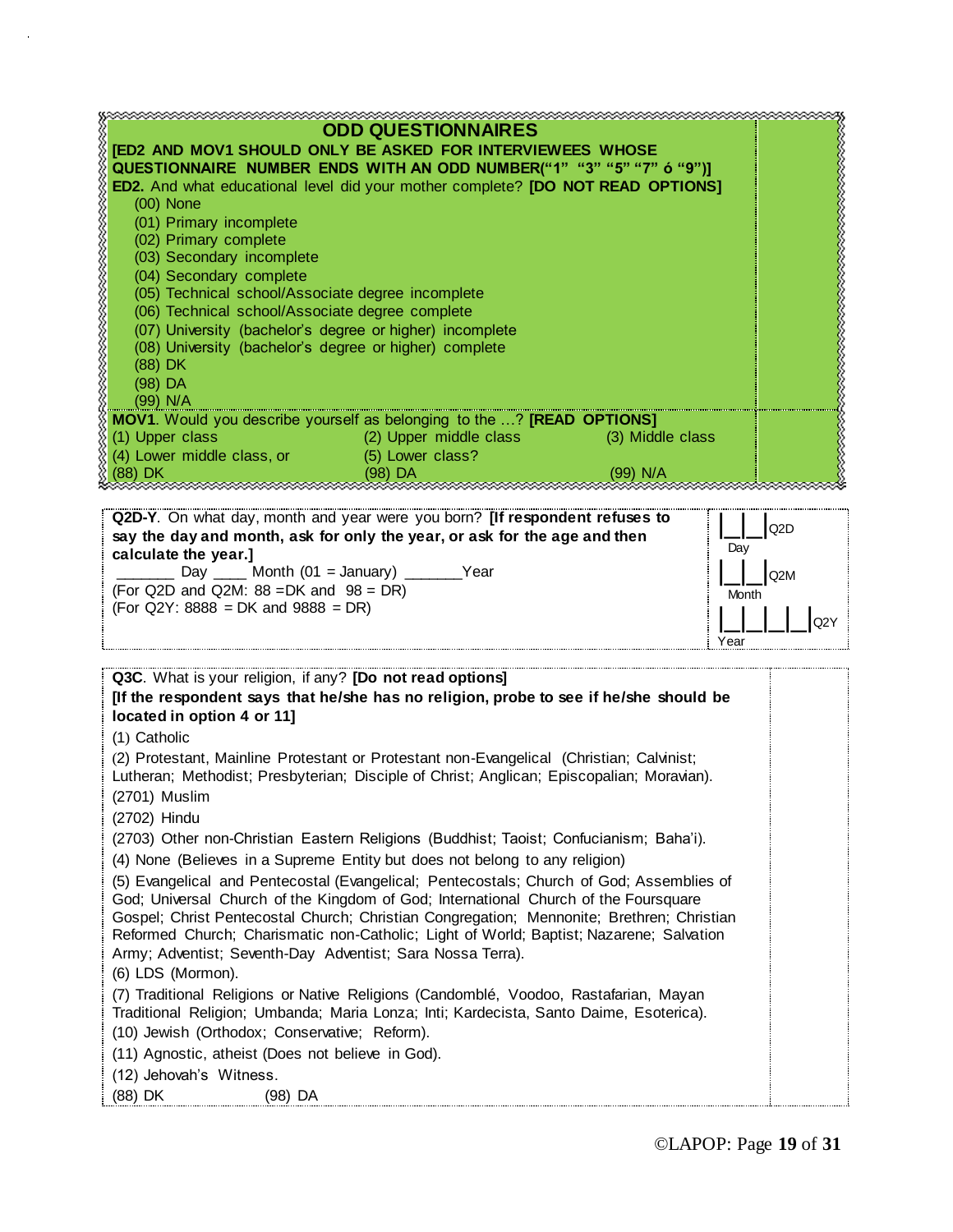| Q5A. How often do you attend religious services? [Read options]<br>(1) More than once per week (2) Once per week (3) Once a month                                                                                                                                                                                                                                                                                                                         |  |
|-----------------------------------------------------------------------------------------------------------------------------------------------------------------------------------------------------------------------------------------------------------------------------------------------------------------------------------------------------------------------------------------------------------------------------------------------------------|--|
| (4) Once or twice a year (5) Never or almost never (88) DK (98) DA                                                                                                                                                                                                                                                                                                                                                                                        |  |
| Q5B. Please, could you tell me how important is religion in your life? [Read options]                                                                                                                                                                                                                                                                                                                                                                     |  |
| (1) Very important (2) Rather important (3) Not very important (4) Not at all important<br>(88) DK (98) DA                                                                                                                                                                                                                                                                                                                                                |  |
|                                                                                                                                                                                                                                                                                                                                                                                                                                                           |  |
| MIL8. Do you or your spouse or partner or one of your children currently serve in the Armed!<br>Forces, or have one of you ever served in the Armed Forces?                                                                                                                                                                                                                                                                                               |  |
| (1) Yes, currently serving (2) Previously served (3) Never served                                                                                                                                                                                                                                                                                                                                                                                         |  |
| <u>(88) DK (88) DK (88) DA (</u>                                                                                                                                                                                                                                                                                                                                                                                                                          |  |
| OCUP4A. How do you mainly spend your time? Are you currently [Read options]<br>(1) Working? [Continue]<br>(2) Not working, but have a job? [Continue]<br>(3) Actively looking for a job? [Go to Q10NEW]<br>(4) A student? [Go to Q10NEW]<br>(5) Taking care of the home? [Go to Q10NEW]<br>(6) Retired, a pensioner or permanently disabled to work [Go to Q10NEW]<br>(7) Not working and not looking for a job? [Go to Q10NEW]<br>(88) DK [Go to Q10NEW] |  |
| <b>OCUP1A.</b> In this job are you: [Read the options]<br>(1) A salaried employee of the government or an independent state-owned enterprise?<br>(2) A salaried employee in the private sector?<br>(3) Owner or partner in a business<br>(4) Self-employed<br>(5) Unpaid worker<br>(88) DK<br>(98) DA<br>(99) N/A                                                                                                                                         |  |

**[GIVE CARD "F"]**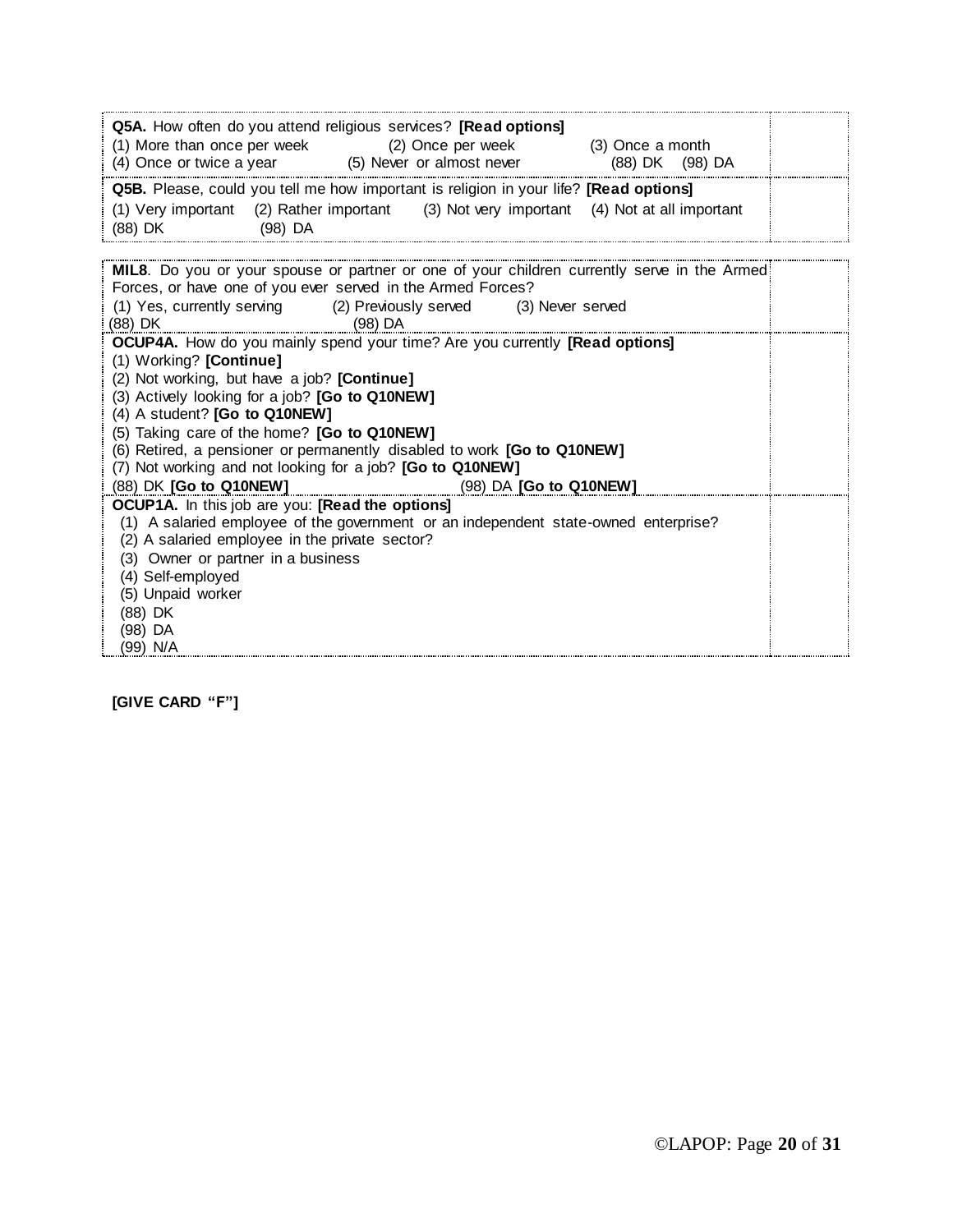| <b>Q10NEW</b> . Into which of the following income ranges does the total monthly income of this |  |
|-------------------------------------------------------------------------------------------------|--|
| household fit, including remittances from abroad and the income of all the working adults and   |  |
| children?                                                                                       |  |
| [If the interviewee does not get it, ask: "Which is the total monthly income in your            |  |
| household? This question refers to net income.]                                                 |  |
|                                                                                                 |  |
| (00) No income                                                                                  |  |
|                                                                                                 |  |
| (01) Less than SRD 200                                                                          |  |
| (02) SRD 200 - 300                                                                              |  |
| (03) SRD 301 - 400                                                                              |  |
| (04) SRD 401 - 600                                                                              |  |
| (05) SRD 601 - 800                                                                              |  |
| (06) SRD 801 - 900                                                                              |  |
| (07) SRD 901 - 1000                                                                             |  |
| (08) SRD 1001 - 1200                                                                            |  |
| (09) SRD 1201 - 1500                                                                            |  |
| (10) SRD 1501 - 1800                                                                            |  |
| (11) SRD 1801 - 2400                                                                            |  |
| (12) SRD 2401 - 3000                                                                            |  |
| (13) SRD 3001 - 3600                                                                            |  |
| (14) SRD 3601 - 4800                                                                            |  |
| (15) SRD 4801 - 6000                                                                            |  |
|                                                                                                 |  |
| (16) More than SRD 6000                                                                         |  |
| (88) DK                                                                                         |  |
| (98) DA                                                                                         |  |
| [ASK ONLY IF RESPONDENT IS WORKING OR IS RETIRED/DISABLED/ON PENSION                            |  |
| (VERIFY OCUP4A)]                                                                                |  |
| Q10G. How much money do you personally earn each month in your work or retirement or            |  |
| pension? [If the respondent does not understand: How much do you alone earn, in your            |  |
| salary or pension, without counting the income of the other members of your                     |  |
|                                                                                                 |  |
| household, remittances, or other income?]                                                       |  |
| (00) No income                                                                                  |  |
| (01) Less than SRD 200                                                                          |  |
| (02) SRD 200 - 300                                                                              |  |
| (03) SRD 301 - 400                                                                              |  |
| (04) SRD 401 - 600                                                                              |  |
| (05) SRD 601 - 800                                                                              |  |
| (06) SRD 801 - 900                                                                              |  |
| (07) SRD 901 - 1000                                                                             |  |
| (08) SRD 1001 - 1200                                                                            |  |
| (09) SRD 1201 - 1500                                                                            |  |
|                                                                                                 |  |
| (10) SRD 1501 - 1800                                                                            |  |
| (11) SRD 1801 - 2400                                                                            |  |
| (12) SRD 2401 - 3000                                                                            |  |
| (13) SRD 3001 - 3600                                                                            |  |
| (14) SRD 3601 - 4800                                                                            |  |
| (15) SRD 4801 - 6000                                                                            |  |
| (16) More than SRD 6000                                                                         |  |
| (88) DK                                                                                         |  |
| (98) DA<br>(99) N/A (Not working and not retired)                                               |  |

**[TAKE BACK CARD "F"]**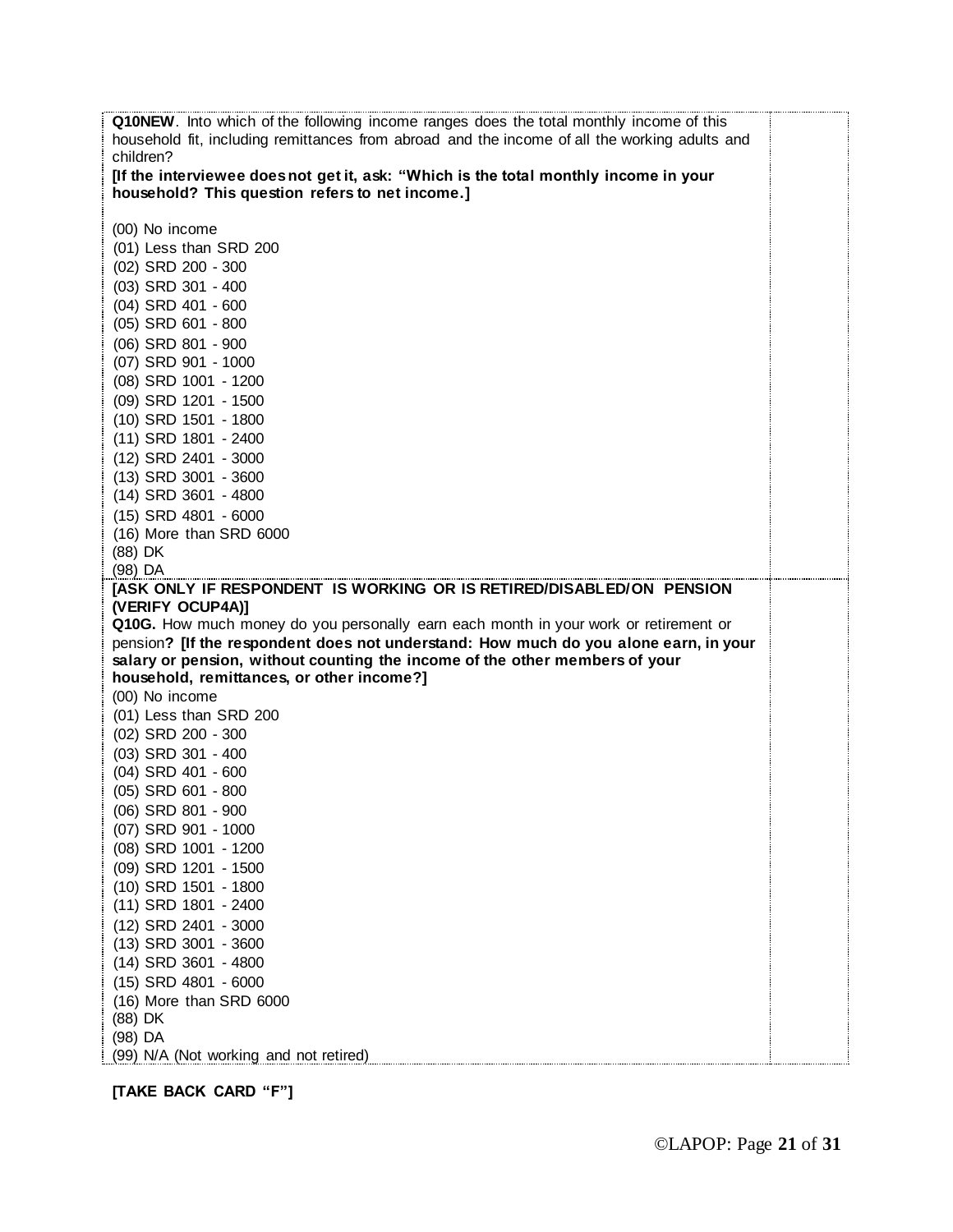| assistance from abroad? |                                                                                                        |                                                                                                                                                                                                                                                                               | Q10A. Do you or someone else living in your household receive remittances, that is, economic |  |
|-------------------------|--------------------------------------------------------------------------------------------------------|-------------------------------------------------------------------------------------------------------------------------------------------------------------------------------------------------------------------------------------------------------------------------------|----------------------------------------------------------------------------------------------|--|
| $(1)$ Yes $(2)$ No      |                                                                                                        | (88) DK (98) DA                                                                                                                                                                                                                                                               |                                                                                              |  |
|                         |                                                                                                        |                                                                                                                                                                                                                                                                               | Q14. Do you have any intention of going to live or work in another country in the next three |  |
| years?                  |                                                                                                        |                                                                                                                                                                                                                                                                               |                                                                                              |  |
| $(1)$ Yes               |                                                                                                        | (2) No                        (88) DK                    (98) DA                                                                                                                                                                                                              |                                                                                              |  |
|                         | (1) Is good enough for you and you can save from it<br>(3) Is not enough for you and you are stretched | Q10D. The salary that you receive and total household income: [Read the options]<br>(2) Is just enough for you, so that you do not have major problems<br>(4) Is not enough for you and you are having a hard time<br>(88) <b>[Don't read]</b> DK (98) <b>[Don't read]</b> DA |                                                                                              |  |
| (1) Increased?          |                                                                                                        | <b>Q10E.</b> Over the past two years, has the income of your household: <b>[Read options]</b>                                                                                                                                                                                 |                                                                                              |  |
| (2) Remained the same?  |                                                                                                        |                                                                                                                                                                                                                                                                               |                                                                                              |  |
| (3) Decreased?          |                                                                                                        |                                                                                                                                                                                                                                                                               |                                                                                              |  |
| (88) DK                 | (98) DA                                                                                                |                                                                                                                                                                                                                                                                               |                                                                                              |  |

#### **EVEN QUESTIONNAIRES**

**[FS2 AND FS8 SHOULD BE ASKED ONLY OF INTERVIEWEES WHOSE QUESTIONNAIRE NUMBER ENDS WITH AN EVEN NUMBER ("0" "2" "4" "6" OR "8")]** Now I am going to read you some questions about food.

| Then I am going to road you completed to about 100d.                                                                                                                                         |          |                  |    |    |      |  |
|----------------------------------------------------------------------------------------------------------------------------------------------------------------------------------------------|----------|------------------|----|----|------|--|
|                                                                                                                                                                                              |          | No Yes DK DA N/A |    |    |      |  |
| <b>FS2.</b> In the past three months, because of a lack of money or<br>other resources, did your household ever run out of food?                                                             |          |                  | 88 | 98 | - 99 |  |
| <b>FS8.</b> In the past three months, because of lack of money or<br>other resources, did you or some other adult in the household<br>ever eat only once a day or go without eating all day? | $\Omega$ |                  | 88 | 98 | - 99 |  |

| <b>Q11.</b> What is your marital status? <b>[Read options]</b><br>$(1)$ Single $[Go$ to Q12C<br>(2) Married <b>[CONTINUE]</b><br>(3) Common law marriage [CONTINUE] (4) Divorced [Go to Q12C]<br>(5) Separated [Go to Q12C]<br>$(98)$ DA $[Go to Q12C]$<br>(88) DK [Go to Q12C] |  | (6) Widowed [Go to Q12C] |  |  |  |
|---------------------------------------------------------------------------------------------------------------------------------------------------------------------------------------------------------------------------------------------------------------------------------|--|--------------------------|--|--|--|
| <b>GEN10.</b> Thinking only about yourself and your spouse and the salaries that you earn, which of                                                                                                                                                                             |  |                          |  |  |  |
| the following phrases best describe your salaries <b>[Read alternatives]</b>                                                                                                                                                                                                    |  |                          |  |  |  |
| (1) You don't earn anything and your spouse earns it all;                                                                                                                                                                                                                       |  |                          |  |  |  |
| (2) You earn less than your spouse;                                                                                                                                                                                                                                             |  |                          |  |  |  |
| (3) You earn more or less the same as your spouse;                                                                                                                                                                                                                              |  |                          |  |  |  |
| (4) You earn more than your spouse;                                                                                                                                                                                                                                             |  |                          |  |  |  |
| (5) You earn all of the income and your spouse earns nothing.                                                                                                                                                                                                                   |  |                          |  |  |  |
| (6) <b>[DON'T READ]</b> No salary income                                                                                                                                                                                                                                        |  |                          |  |  |  |
| (88) DK                                                                                                                                                                                                                                                                         |  |                          |  |  |  |
| (98) DA                                                                                                                                                                                                                                                                         |  |                          |  |  |  |
| (99) INAP<br><b>Q12C.</b> How many people in total live in this household at this time?                                                                                                                                                                                         |  |                          |  |  |  |
| $(98)$ DA<br>(88) DK                                                                                                                                                                                                                                                            |  |                          |  |  |  |
| Q12. Do you have children? How many?                                                                                                                                                                                                                                            |  |                          |  |  |  |
| $(00 = none \rightarrow Skip to ETID)$ (88) DK (98) DA                                                                                                                                                                                                                          |  |                          |  |  |  |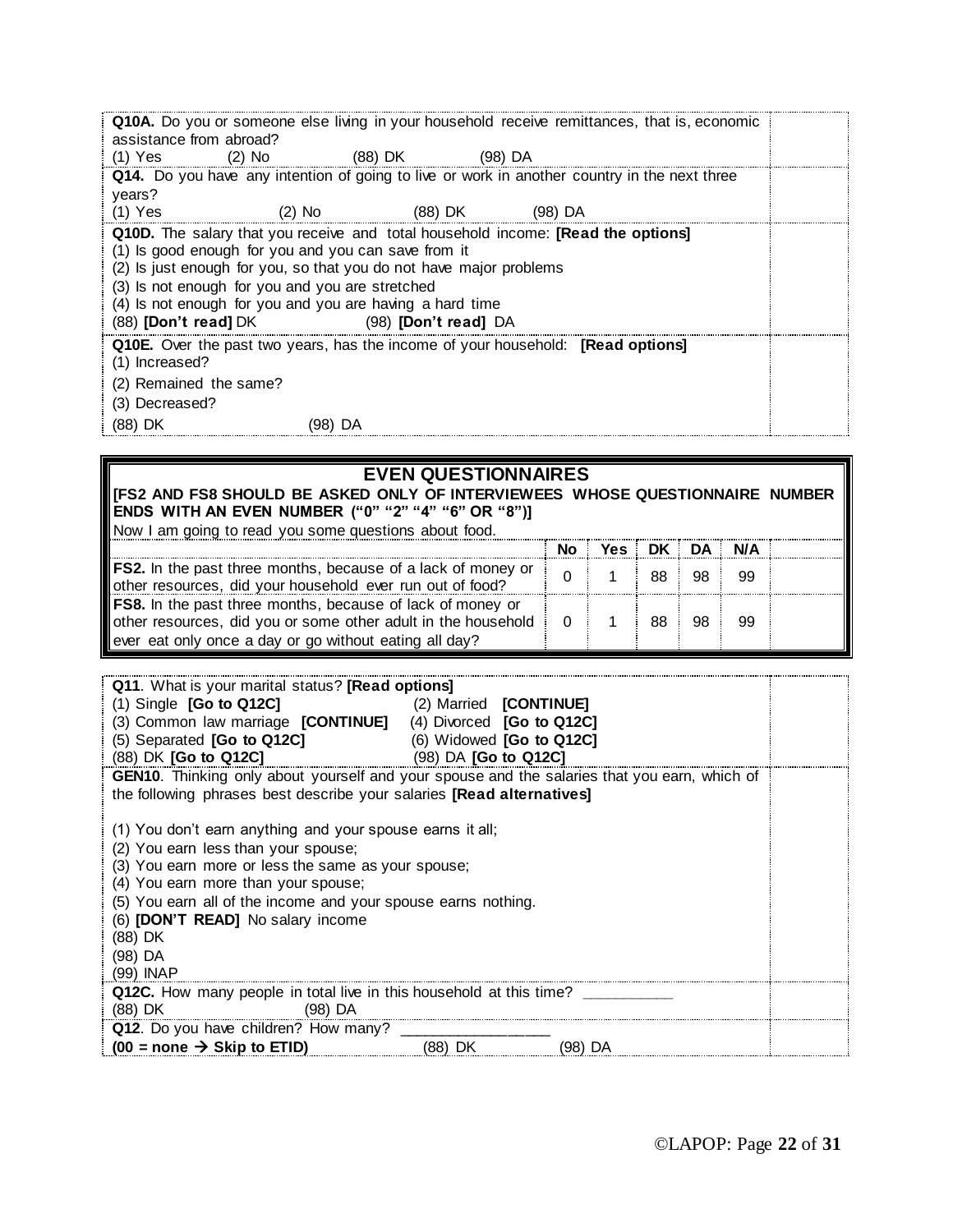| (88) DK<br>$00 = none$<br>(98) DA<br>(99) INAP (no children)<br>ETID. Do you consider yourself?<br>(9) Hindustani ("East Indians")<br>(3) Afro-Surinamese<br>(5) Mixed<br>(10) Javanese<br>(11) Maroons<br>(2) Amerindian<br>(6) Chinese<br>(1) White<br>$(13)$ Jews<br>(7) Other<br>(88) DK<br>(98) DA<br>LENG1. What is your mother tongue, that is, the language you spoke first at home when you<br>were a child? [Mark only one answer] [Do not read the options]<br>(2701) Dutch<br>(2702) Sranan tongo<br>(2703) Sarnami<br>(2704) Javanese<br>(2705) Arowaks<br>(2706) Caraib<br>(2707) Saramaccaans<br>(2708) Aucaans<br>(2709) Paramaccaans<br>(2710) Chinese<br>(2711) Portugese<br>(2712) English<br>(2713) French<br>(2714) Other<br>(88) DK<br>(98) DA<br><b>WWW1.</b> Talking about other things, how often do you use the internet? [Read options]<br>$(1)$ Daily<br>(2) A few times a week<br>(3) A few times a month |  | Q12B. How many of your children are under 13 years of age and live in this household? |  |
|----------------------------------------------------------------------------------------------------------------------------------------------------------------------------------------------------------------------------------------------------------------------------------------------------------------------------------------------------------------------------------------------------------------------------------------------------------------------------------------------------------------------------------------------------------------------------------------------------------------------------------------------------------------------------------------------------------------------------------------------------------------------------------------------------------------------------------------------------------------------------------------------------------------------------------------|--|---------------------------------------------------------------------------------------|--|
|                                                                                                                                                                                                                                                                                                                                                                                                                                                                                                                                                                                                                                                                                                                                                                                                                                                                                                                                        |  |                                                                                       |  |
|                                                                                                                                                                                                                                                                                                                                                                                                                                                                                                                                                                                                                                                                                                                                                                                                                                                                                                                                        |  |                                                                                       |  |
|                                                                                                                                                                                                                                                                                                                                                                                                                                                                                                                                                                                                                                                                                                                                                                                                                                                                                                                                        |  |                                                                                       |  |
|                                                                                                                                                                                                                                                                                                                                                                                                                                                                                                                                                                                                                                                                                                                                                                                                                                                                                                                                        |  |                                                                                       |  |
|                                                                                                                                                                                                                                                                                                                                                                                                                                                                                                                                                                                                                                                                                                                                                                                                                                                                                                                                        |  |                                                                                       |  |
|                                                                                                                                                                                                                                                                                                                                                                                                                                                                                                                                                                                                                                                                                                                                                                                                                                                                                                                                        |  |                                                                                       |  |
|                                                                                                                                                                                                                                                                                                                                                                                                                                                                                                                                                                                                                                                                                                                                                                                                                                                                                                                                        |  |                                                                                       |  |
|                                                                                                                                                                                                                                                                                                                                                                                                                                                                                                                                                                                                                                                                                                                                                                                                                                                                                                                                        |  |                                                                                       |  |
|                                                                                                                                                                                                                                                                                                                                                                                                                                                                                                                                                                                                                                                                                                                                                                                                                                                                                                                                        |  |                                                                                       |  |
|                                                                                                                                                                                                                                                                                                                                                                                                                                                                                                                                                                                                                                                                                                                                                                                                                                                                                                                                        |  |                                                                                       |  |
|                                                                                                                                                                                                                                                                                                                                                                                                                                                                                                                                                                                                                                                                                                                                                                                                                                                                                                                                        |  |                                                                                       |  |
|                                                                                                                                                                                                                                                                                                                                                                                                                                                                                                                                                                                                                                                                                                                                                                                                                                                                                                                                        |  |                                                                                       |  |
|                                                                                                                                                                                                                                                                                                                                                                                                                                                                                                                                                                                                                                                                                                                                                                                                                                                                                                                                        |  |                                                                                       |  |
|                                                                                                                                                                                                                                                                                                                                                                                                                                                                                                                                                                                                                                                                                                                                                                                                                                                                                                                                        |  |                                                                                       |  |
|                                                                                                                                                                                                                                                                                                                                                                                                                                                                                                                                                                                                                                                                                                                                                                                                                                                                                                                                        |  |                                                                                       |  |
|                                                                                                                                                                                                                                                                                                                                                                                                                                                                                                                                                                                                                                                                                                                                                                                                                                                                                                                                        |  |                                                                                       |  |
|                                                                                                                                                                                                                                                                                                                                                                                                                                                                                                                                                                                                                                                                                                                                                                                                                                                                                                                                        |  |                                                                                       |  |
|                                                                                                                                                                                                                                                                                                                                                                                                                                                                                                                                                                                                                                                                                                                                                                                                                                                                                                                                        |  |                                                                                       |  |
|                                                                                                                                                                                                                                                                                                                                                                                                                                                                                                                                                                                                                                                                                                                                                                                                                                                                                                                                        |  |                                                                                       |  |
|                                                                                                                                                                                                                                                                                                                                                                                                                                                                                                                                                                                                                                                                                                                                                                                                                                                                                                                                        |  |                                                                                       |  |

- (4) Rarely
- (5) Never

(88) **[Don't read]** DK (98) **[Don't read]** DA

| For statistical purposes, we would like to know how much information people have about      |                         |            |           |  |
|---------------------------------------------------------------------------------------------|-------------------------|------------|-----------|--|
| politics and the country                                                                    |                         |            |           |  |
| GIO. About how often do you pay attention to the news, whether on TV, the radio, newspapers |                         |            |           |  |
| or the internet? [Read alternatives]:                                                       |                         |            |           |  |
| (2) A few times a week<br>(1) Daily                                                         | (3) A few times a month | (4) Rarely | (5) Never |  |
| (88) DK<br>(98) DA                                                                          |                         |            |           |  |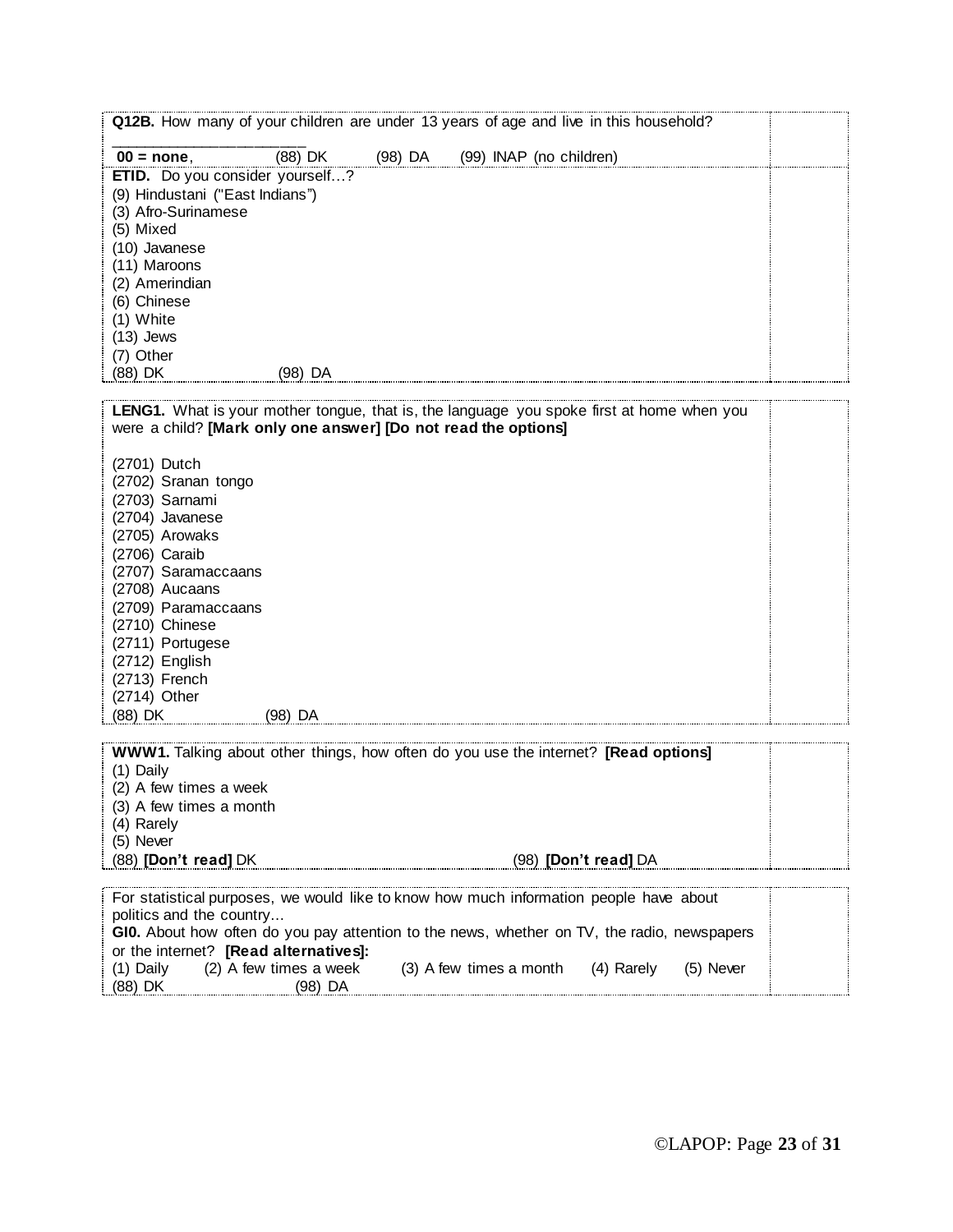|                                                                                                                                                         | <b>Correct</b> | <b>Incorrect</b> | Don't $\overline{\phantom{a}}$<br>know | Don't<br>answer |  |
|---------------------------------------------------------------------------------------------------------------------------------------------------------|----------------|------------------|----------------------------------------|-----------------|--|
| GI1. What is the name of the current president<br>of the United States of America? [Don't read:<br>Barack Obama, accept Obama]                          |                |                  | 88                                     | 98              |  |
| GI4. How long is the presidential term of office<br>in Suriname? [Don't read: 5 years]                                                                  |                |                  | 88                                     | 98              |  |
| GI7. How many members does the National<br>Assembly have?<br><b>[NOTE EXACT NUMBER. REPEAT ONLY</b><br>ONCE IF THE INTERVIEWEE DOESN'T<br><b>ANSWER</b> | Number:        |                  | 8888                                   | 9888            |  |

To conclude, could you tell me if you have the following in your house: **[read out all items]**

| R1. Television                                                                           | Ό) No              |           |           | 1) Yes            |  |
|------------------------------------------------------------------------------------------|--------------------|-----------|-----------|-------------------|--|
| R3. Refrigerator                                                                         | $(0)$ No           |           |           | (1) Yes           |  |
| R4. Landline/residential<br>telephone (not cellular)                                     | (0) No             |           |           | (1) Yes           |  |
| R4A. Cellular telephone                                                                  | $(0)$ No           |           |           | $(1)$ Yes         |  |
| R5. Vehicle/car. How many? [If<br>the interviewee does not say<br>how many, mark "one."] | $(0)$ No           | $(1)$ One | $(2)$ Two | (3) Three or more |  |
| R6. Washing machine                                                                      | $(0)$ No           |           |           | $(1)$ Yes         |  |
| R7. Microwave oven                                                                       | (0) No             |           |           | $(1)$ Yes         |  |
| <b>R8.</b> Motorcycle                                                                    | $(0)$ No           |           |           | $(1)$ Yes         |  |
| R12. Indoor plumbing                                                                     | $(0)$ No           |           |           | $(1)$ Yes         |  |
| R <sub>14</sub> . Indoor bathroom                                                        | $(0)$ No           |           |           | $(1)$ Yes         |  |
| R15. Computer                                                                            | (0) No [GO TO R16] |           |           | $(1)$ Yes         |  |
| R <sub>18</sub> . Internet                                                               |                    | $(0)$ No  | $(1)$ Yes | (99) N/A          |  |
| R16. Flat panel TV                                                                       | $(0)$ No           |           |           | $(1)$ Yes         |  |
| <b>R26.</b> Is the house connected to<br>the sewage system?                              | (0) No             |           |           | (1) Yes           |  |

*These are all the questions I have. Thank you very much for your cooperation.* 

| COLORR. [When the interview is complete, WITHOUT asking, please use the<br>color chart and circle the number that most closely corresponds to the color of<br>the face of the respondent]<br>(97) Could not be classified [Mark (97) only if, for some reason, you could not<br>see the face of the respondent] |  |
|-----------------------------------------------------------------------------------------------------------------------------------------------------------------------------------------------------------------------------------------------------------------------------------------------------------------|--|
| Time interview ended<br>TI. Duration of interview [minutes, see page #1]                                                                                                                                                                                                                                        |  |
| <b>INTID.</b> Interviewer ID number:                                                                                                                                                                                                                                                                            |  |
| SEXI. Note your own sex: (1) Male (2) Female                                                                                                                                                                                                                                                                    |  |
| COLORI. Using the color chart, note the color that comes closest to your own<br>color                                                                                                                                                                                                                           |  |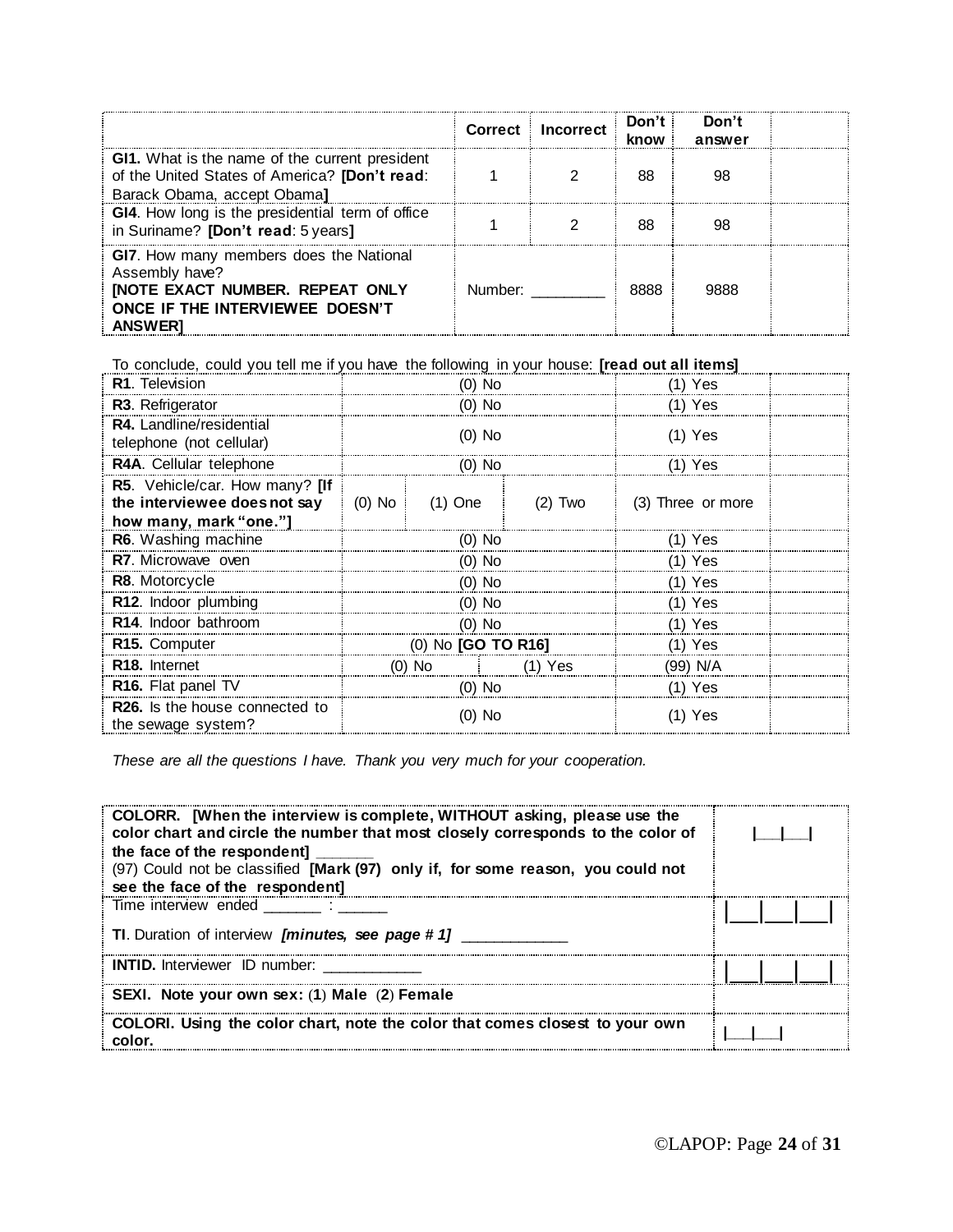| I swear that this interview was carried out with the person indicated above.<br>Interviewer's signature | Date $/$ $/$ $/$ |
|---------------------------------------------------------------------------------------------------------|------------------|
| Field supervisor's signature<br>Comments:                                                               |                  |
| [Not for PDA use] Signature of the person who entered the data                                          |                  |
| [Not for PDA use]Signature of the person who verified the data                                          |                  |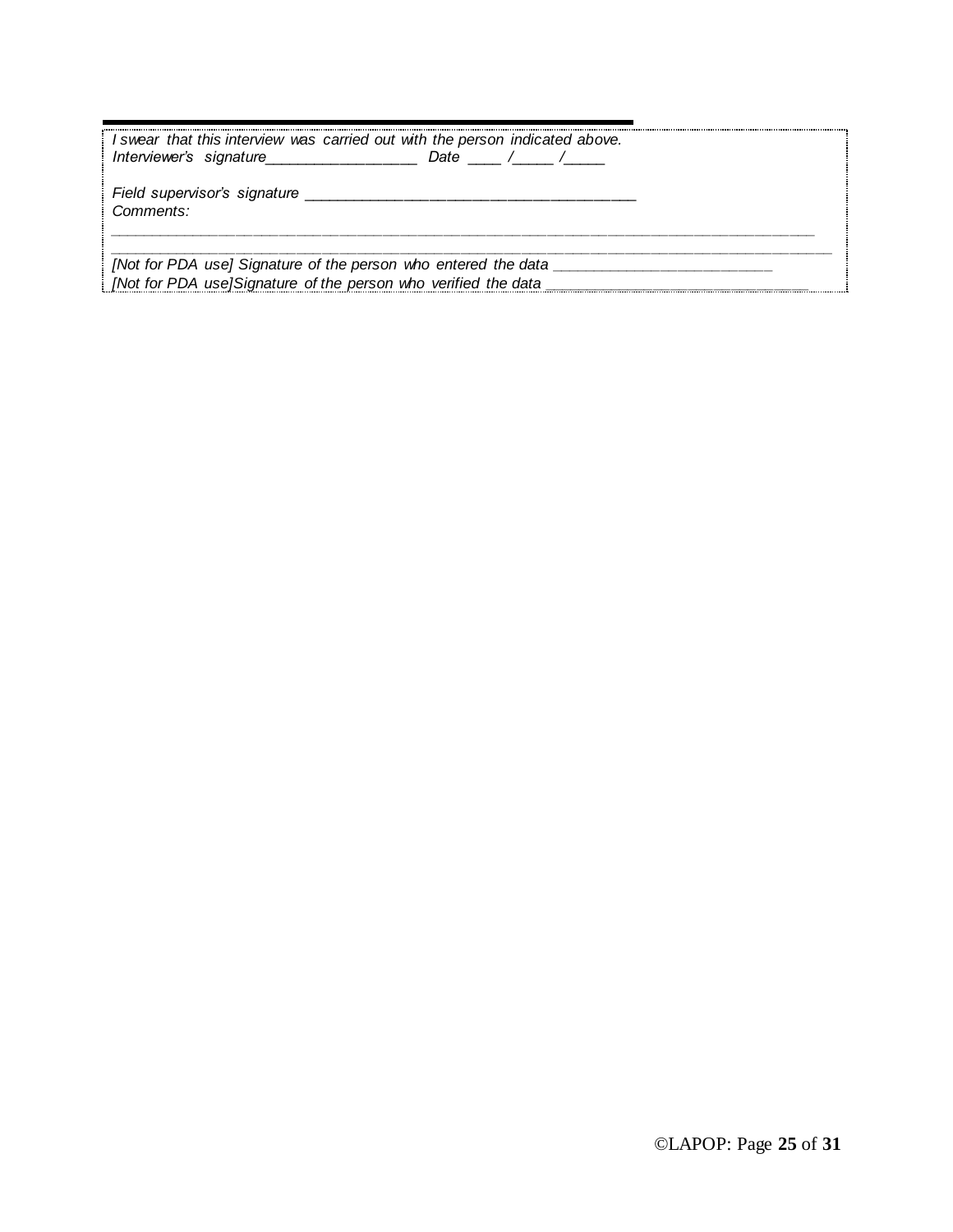### *Card A*

# 1 2 3 4 5 6 7 8 9 10 **Left Right**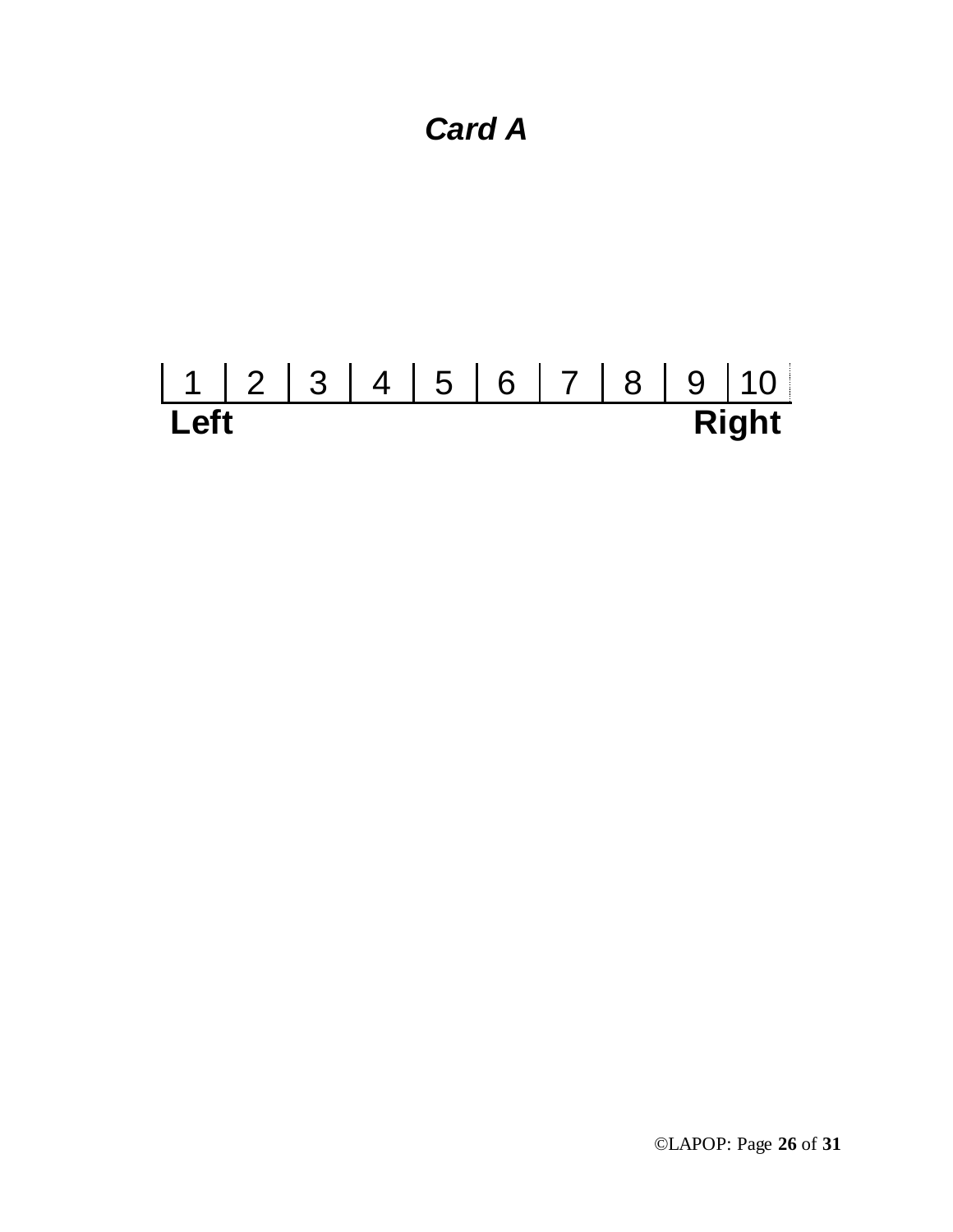

## *Card B*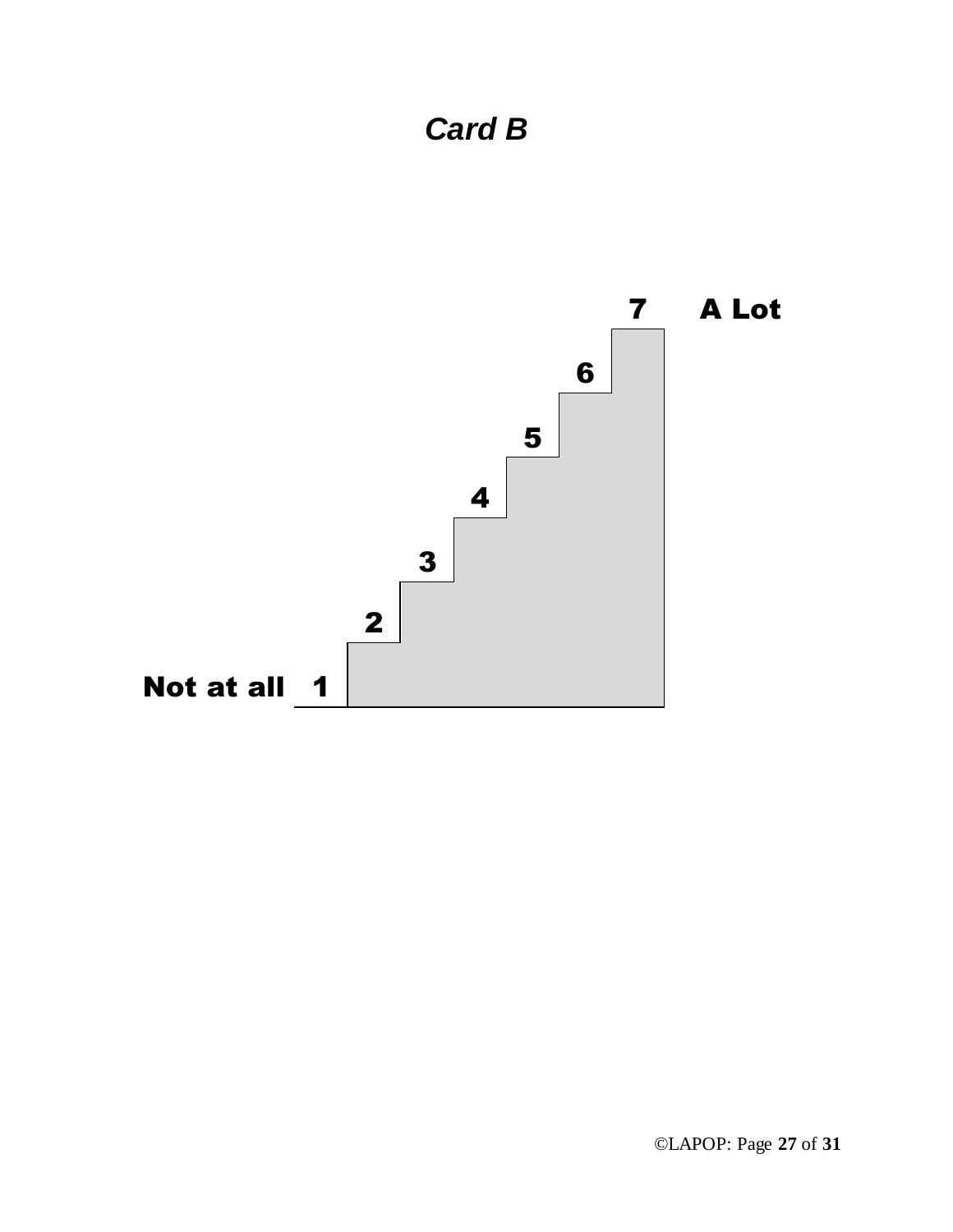

## *Card C*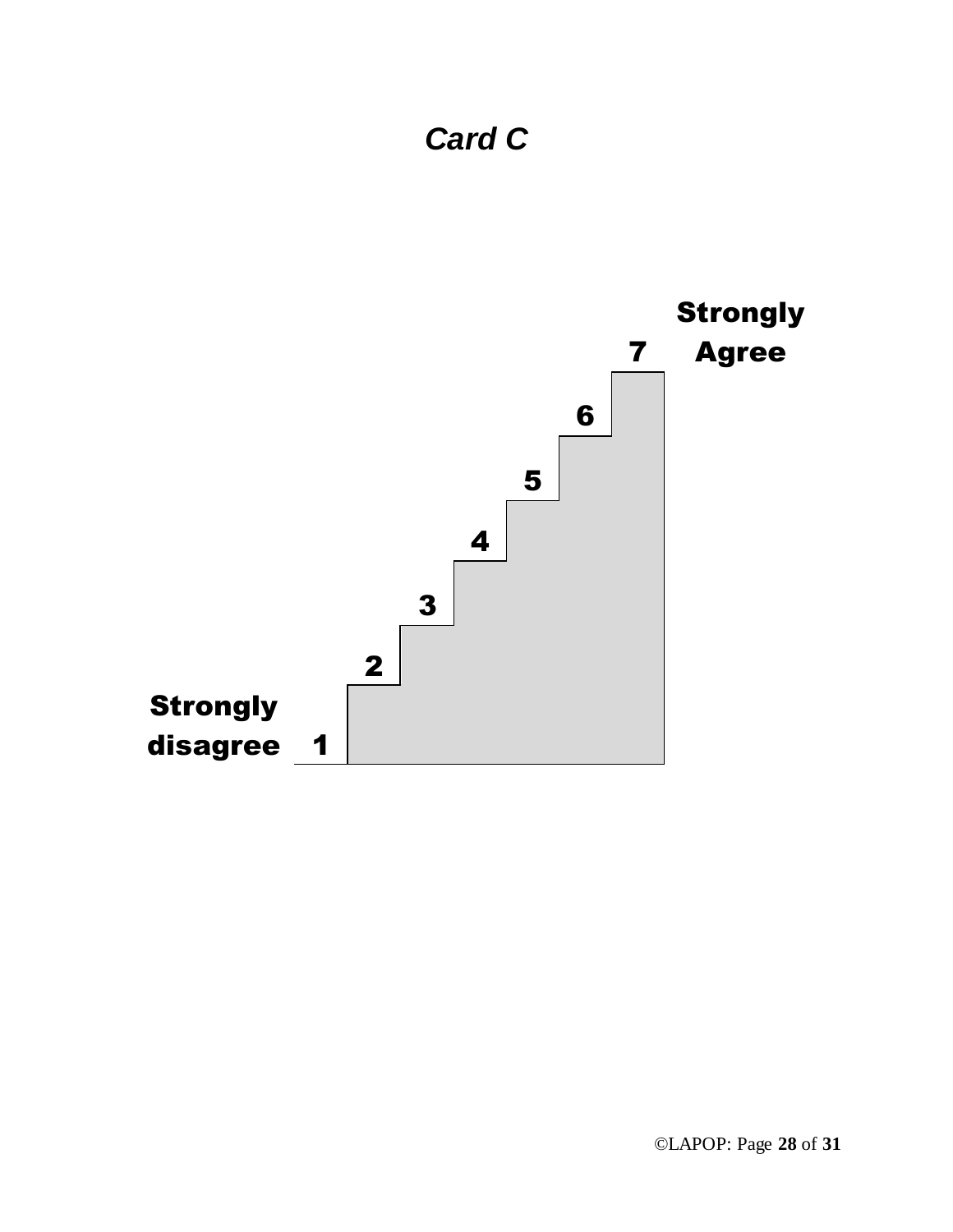## *Card D*

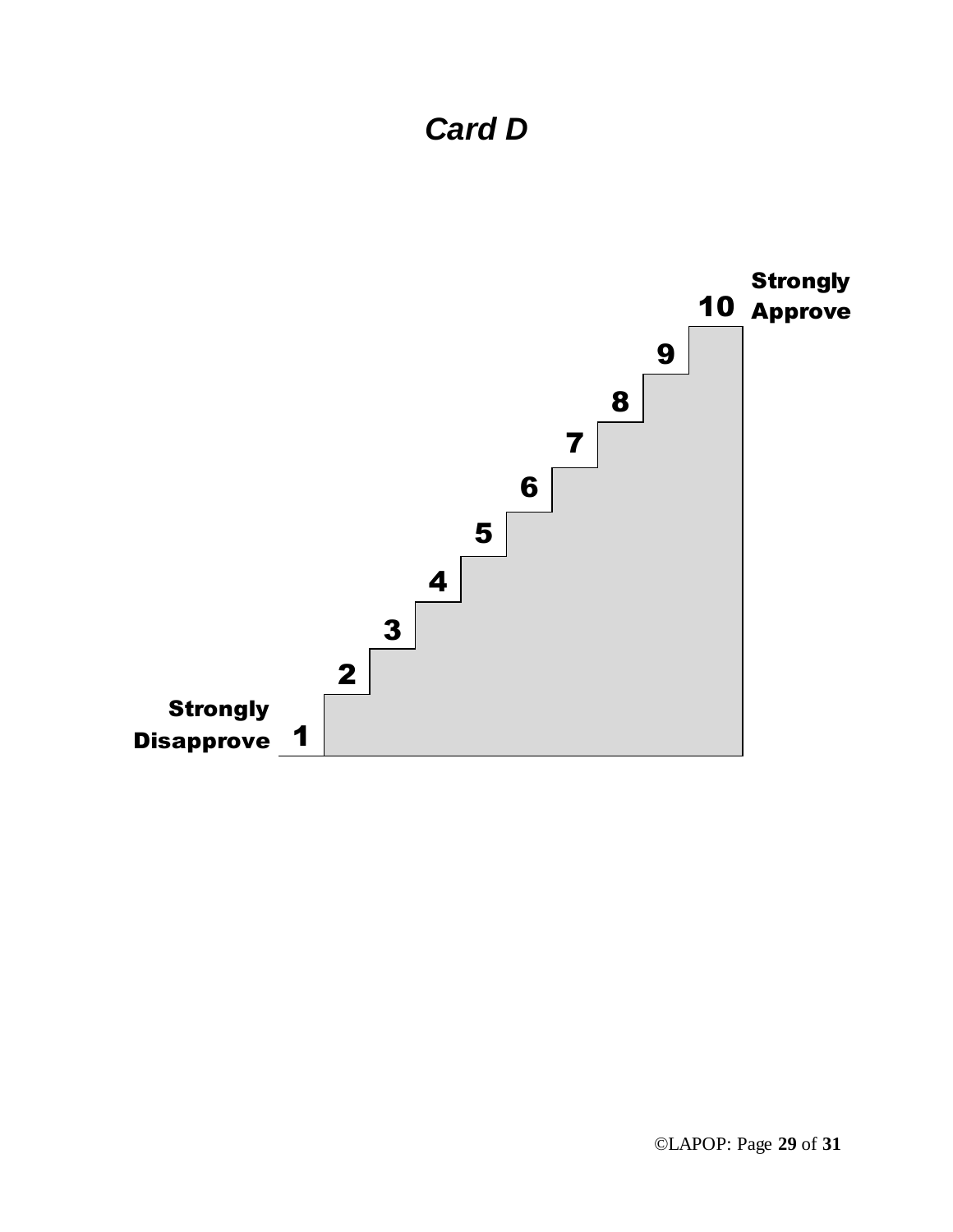### *Card F*

```
(00) No income
(01) Less than SRD 200
(02) SRD 200 - 300
(03) SRD 301 - 400
(04) SRD 401 - 600
(05) SRD 601 - 800
(06) SRD 801 - 900
(07) SRD 901 - 1000
(08) SRD 1001 - 1200
(09) SRD 1201 - 1500
(10) SRD 1501 - 1800
(11) SRD 1801 - 2400
(12) SRD 2401 - 3000
(13) SRD 3001 - 3600
(14) SRD 3601 - 4800
(15) SRD 4801 - 6000
(16) More than SRD 6000
```